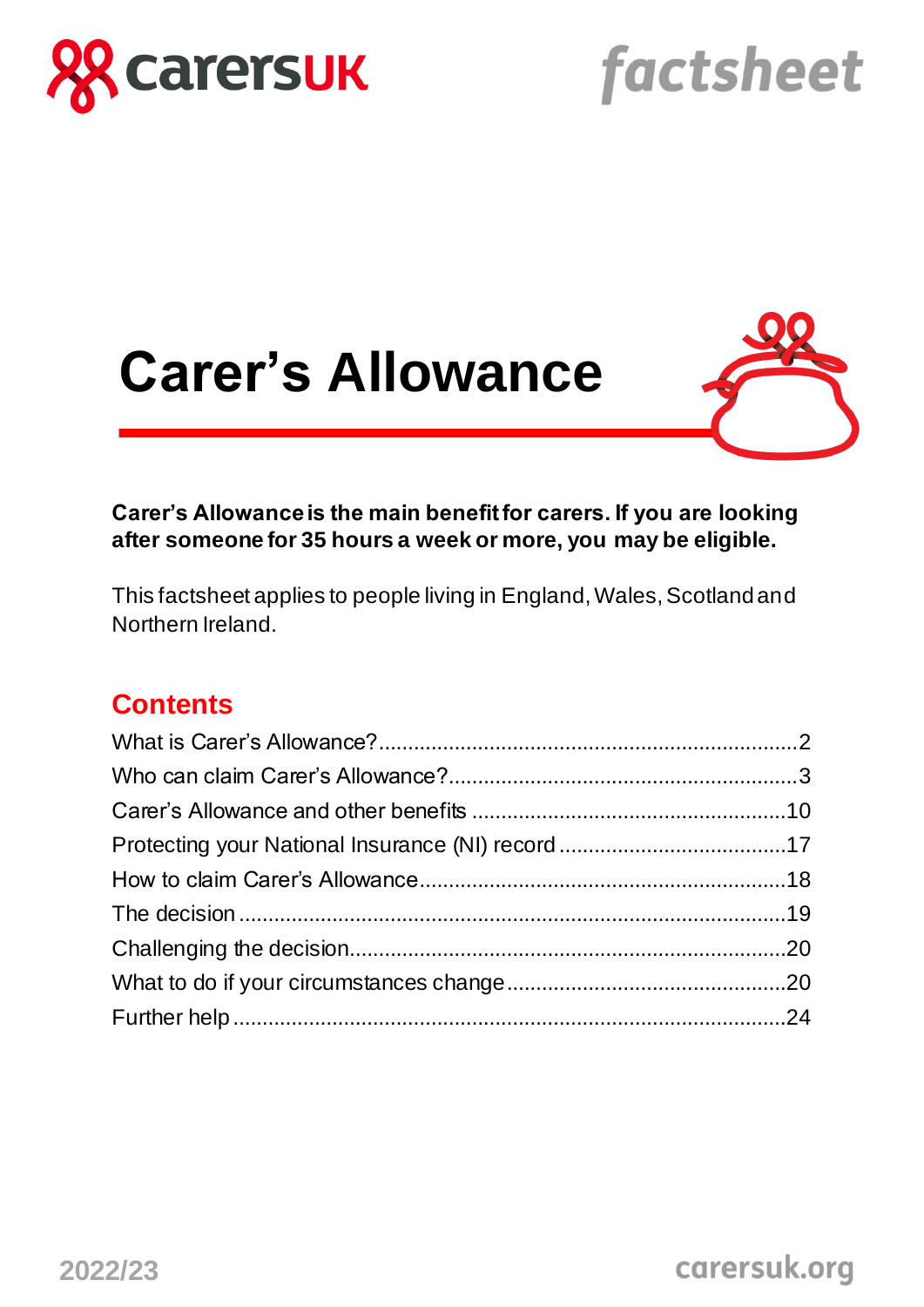# **What is Carer's Allowance?**

Carer's Allowance is the main benefit for carers. If you can claim this benefit, it is £69.70 a week. The amount paid is reviewed each year in April. If you receive certain other benefits, including a State Pension, you may not be able to be paid Carer's Allowance, although it may still be worth you making a claim – see pages 10-11 for further information.

Carer's Allowance is not a means-tested benefit which means that it is not based on your income and capital(and any partner's). However, you can only be paid Carer's Allowance if your earnings from work are under a certain capped amount – see page 7 for further information.

Carer's Allowance is taxable. However, carers will only have to pay tax if they have other sources of taxable income such as occupational or personal pensions or part-time earnings, and if this combined income takes them over the threshold for paying tax. Carer's Allowance on its own is below this threshold. If you are paid Carer's Allowance, it will count as income when your means-tested benefits are calculated. However your means-tested benefit calculations will include a carer premium, carer addition or carer element. See page 13 for further information.

**Note for carers only in Scotland.** In 2018, the Scottish Government introduced an extra Carer's Allowance Supplement payment, which is an extra payment for people in Scotland who get Carer's Allowance on a particular date. Carer's Allowance Supplement is paid twice a year as a lump sum.

The payments are:

- + £245.70 in June 2022 you'll receive this payment if you were receiving Carer's Allowance on 11 April (the qualifying date).
- + £245.70 in December 2022 you'll receive this payment if you were receiving Carer's Allowance on 10 October(the qualifying date).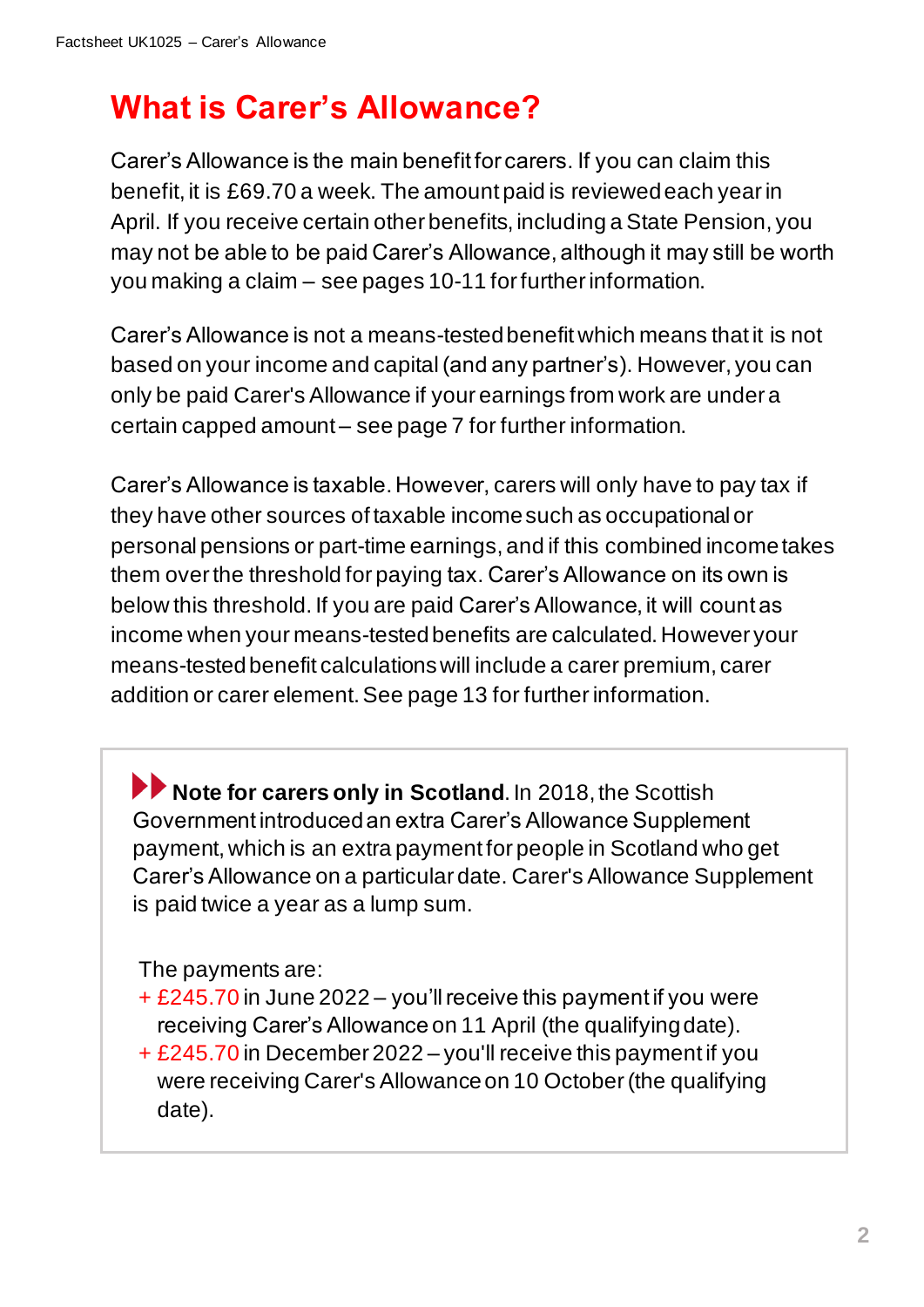The exact payment dates will be confirmed later this year and will be available on our Carers Scotland website. If you're due to get a payment, you'll receive a letter from Social Security Scotland before the payment is made. You must get Carer's Allowance to be eligible for Carer's Allowance Supplement.

You will not get Carer's Allowance Supplement if you have an underlying entitlement to Carer's Allowance. Carer's Allowance Supplement will not affect your other benefits or tax credits. You do not need to tell the Department of Work and Pensions (DWP) or your council about this payment. Like Carer's Allowance, Carer's Allowance Supplement is taxable. If you're aged 16-18 and don't qualify for either, you could see if you qualify for a Young Carer Grant: se[e carersuk.org/Scotland/help-and-advice/social-security/young](https://www.carersuk.org/Scotland/help-and-advice/social-security/young-carers-grant)[carers-grant](https://www.carersuk.org/Scotland/help-and-advice/social-security/young-carers-grant)

# **Who can claim Carer's Allowance?**

Not every carer can get Carer's Allowance. You may be eligible if you meet all the following conditions:

- you look after someone who gets a qualifying disability benefit
- you look after that person for at least 35 hours a week
- you are aged 16 or over
- you are not in full-time education
- you don't earn over £132 a week (after deductions)
- you satisfy UK residence and presence conditions.

These conditions are explained in more detail in the following pages:

#### You look after someone who gets a qualifying disability benefit

This means the person you are looking after has to be receiving one of the following: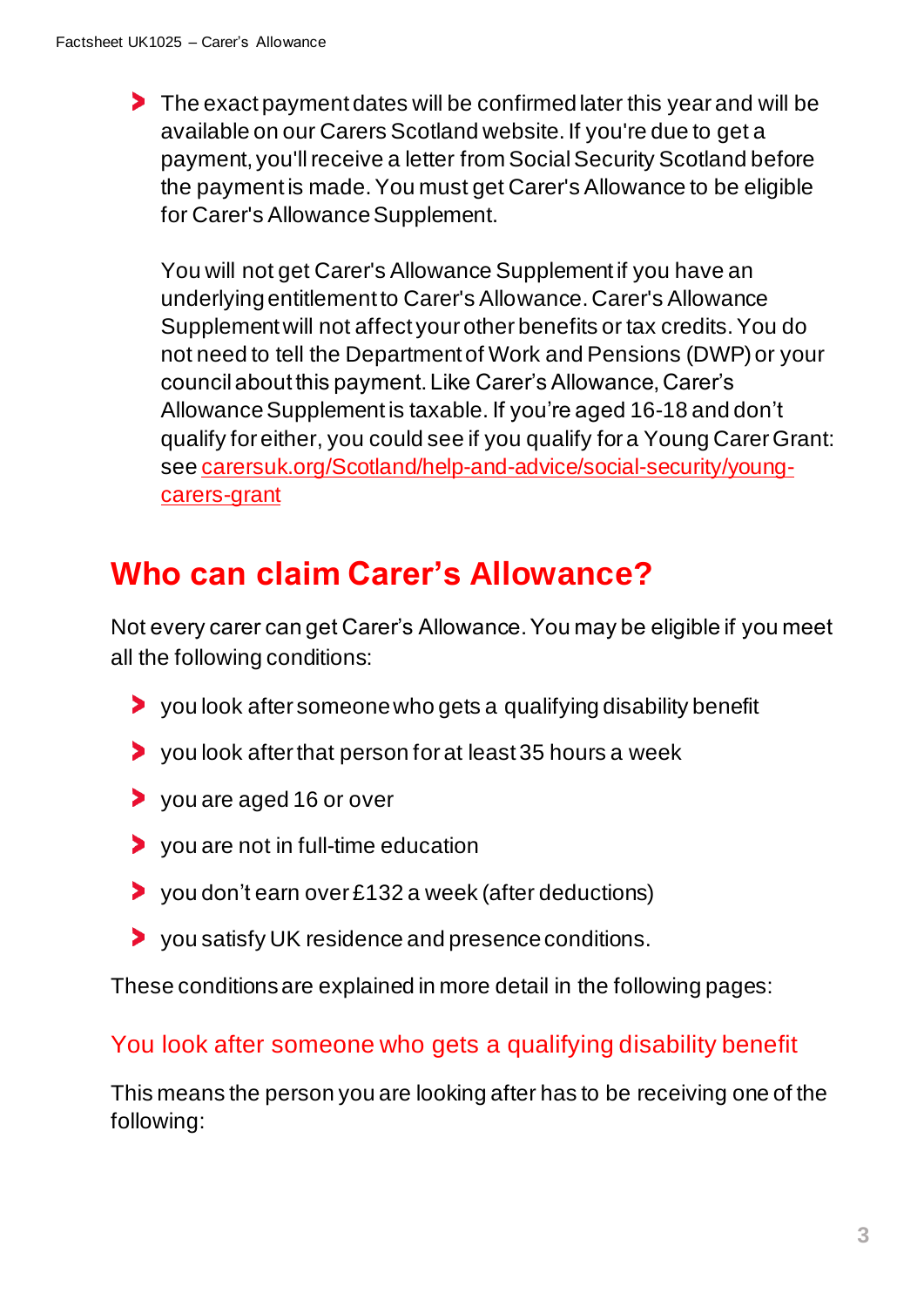- If the middle or the higher rate of the care component of Disability Living Allowance (DLA)
- **EXECUTE:** 1.1 The rate of the daily living component of Personal Independence Payment (PIP)
- **the middle or highest rate of Child Disability Payment**
- **Example 1 Fig. 2** either rate of Attendance Allowance
- **Constant Attendance Allowance (of £75.50 per week or more) paid** with the Industrial Injuries or War Pensions schemes or
- **Armed Forces Independence Payment.**

**Note:** If the person you are looking after does not get one of these benefits, they may be able to make a claim for one.

If they are aged under 16, they could claim DLA; if they are aged 16 to State Pensionage, they could claim PIP; or if they are aged State Pension age or over, they could claim Attendance Allowance. For more information on these benefits, visi[t carersuk.org/benefits](https://www.carersuk.org/help-and-advice/financial-support/help-with-benefits)

#### You look after that person for at least 35 hours a week

The 35 hours can include:

- time spent physically helping the person ⋗
- ⋗ time you spend 'keeping an eye' on the person, eg preventing them coming to harm by walking out of the house
- **time spent doing practical tasks for the person, eg cooking**
- **time taken doing practical tasks, even if you don't do them in the** presence of the person, may also count (such as preparing or cleaning up for someone who visits you regularly for care).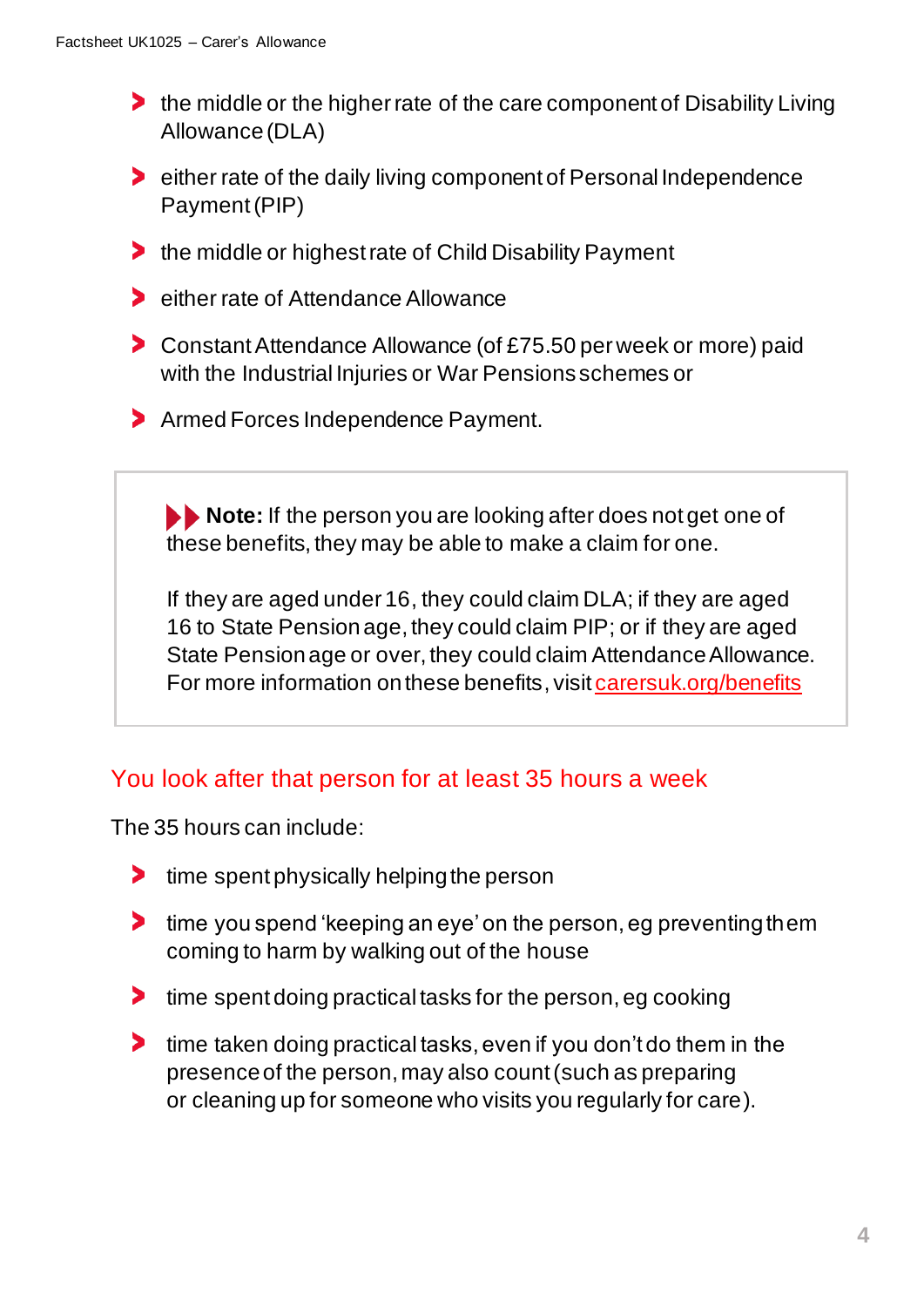You must provide 35 hours of care for every week you claim Carer's Allowance (the 35 hours can be at any time of the day or night).

For Carer's Allowance, a week runs from Sunday to Saturday. You cannot average out your hours over a number of weeks. However you are allowed certain breaks in care – see pages 20-21 for further details.

You cannot add together the time you spend caring for different people to make up the 35 hours. If you care for more than one person, you must choose which person you claim for, as you can only receive one payment of Carer's Allowance.

Similarly, if you share the caring role with another person, and you both provide at least 35 hours of care every week, only one of you can claim Carer's Allowance. You need to decide between you who should make the claim. The other person should seek advice about the benefits they can claim, and may be able to claim Carer's Credit for the time they are caring – see pages 17-18 for further details.

If the person you are looking after is also caring for someone else, you can both claim Carer's Allowance for looking after different people as long as you both meet the criteria. This also applies if you are caring for each other.

#### You are aged 16 or over

You can make a claim up to three months before your 16th birthday, although the benefit will only be paid from the day you become 16.

#### You are not in full-time education

The meaning of 'full-time education' is complicated and may depend on a number of factors including the type of course you are doing. Your course is likely to be considered 'full-time' if either of the following apply:

your university, school or college describe the course as full-time (however some courses classed as 'full-time' may in fact not be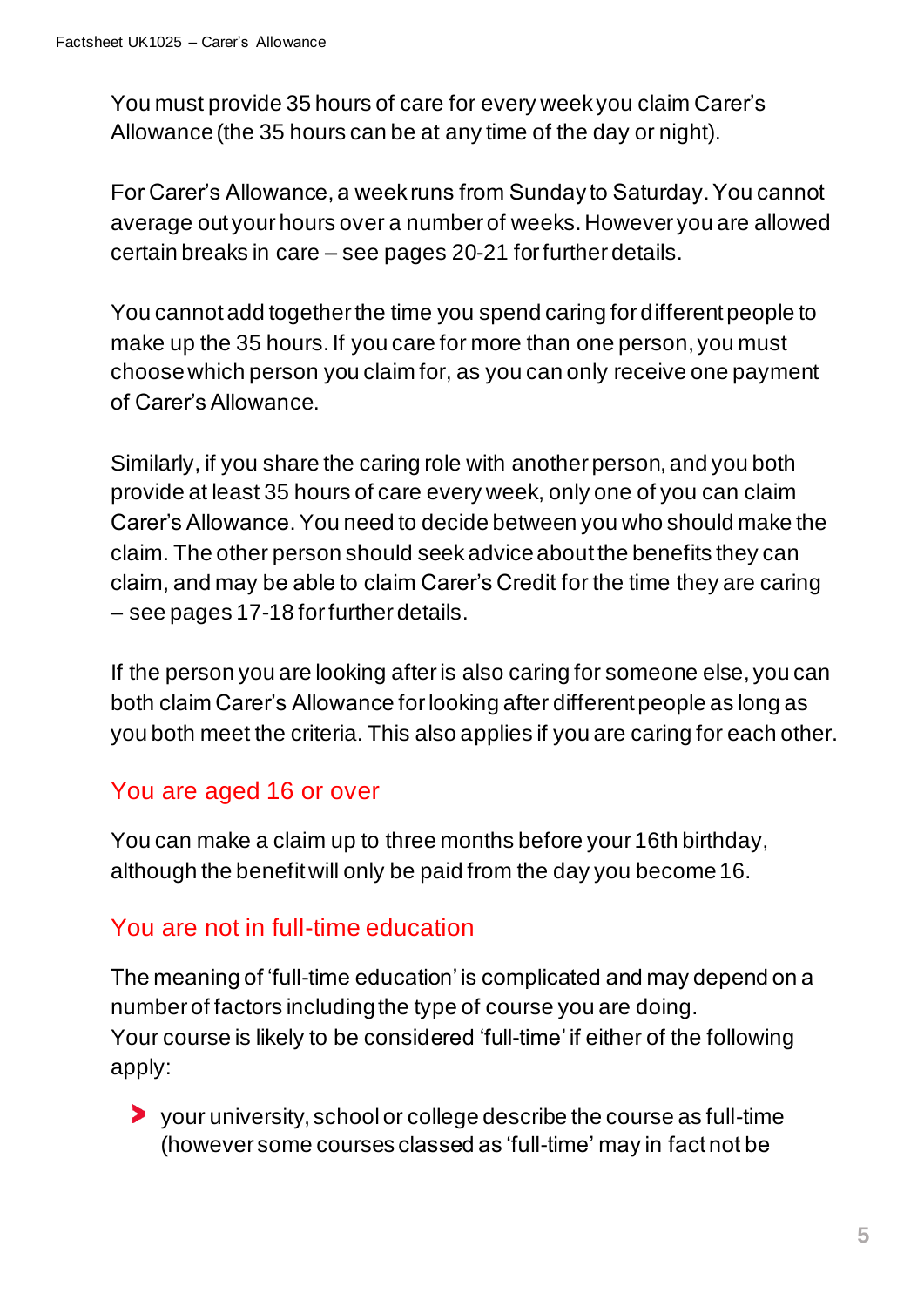considered to be 'full-time' if the supervisedstudy is for less than 21 hours a week)

you are required to do 21 hours a week or more of study (even if your university, school or college does not describe your course as fulltime).

#### Other points to consider

 When calculating the 21 hours, you include only hours spent in 'supervised study'. You don't include any time spent on unsupervised study on or off the premises of the university, school or college.

Supervised study does not depend on whether your supervisor (ie teacher, tutor, lecturer) is present with you. If your study is undertaken to meet the reasonable requirementsof your course, it normally counts as supervised study, regardless of whether that study is undertaken on or off the premises of the university, school or college.

If you are in part-time education, your university, school or college will need to provide written evidence that your course requires under 21 hours' participation per week.

If you are in full-time education, you won't be able to get Carer's Allowance during 'temporary absences' from your course, including holiday periods.

- If you have simply stopped attending your course (but not abandoned or been dismissed from it), this is likely to be considered a temporary absence.
- If you're not attending because of an agreement between you and your university, school or college, the decision maker has to decide whether this agreed break is sufficient enough to mean you are no longer actively pursuing your course of study (in which case it would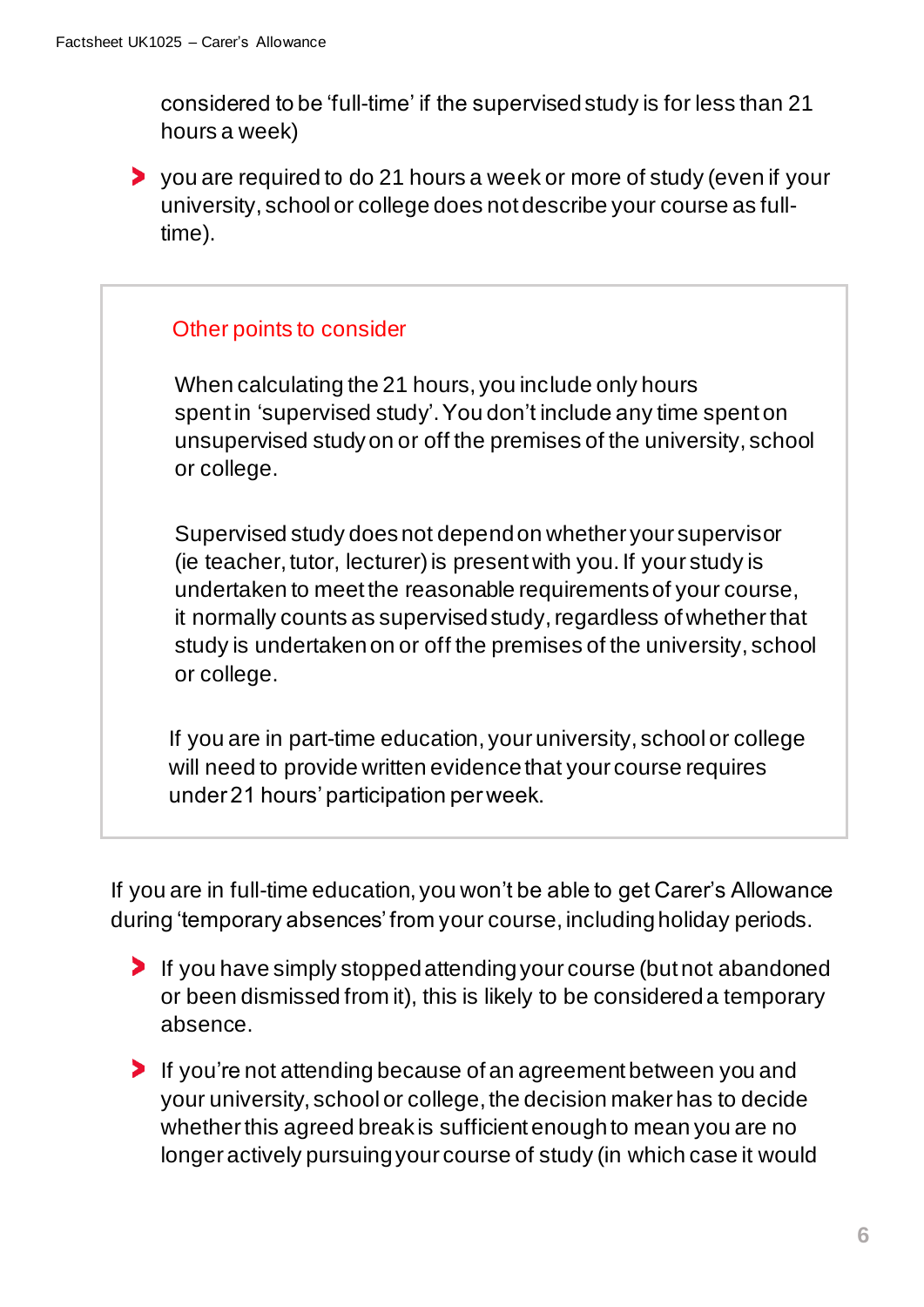not be a 'temporary absence' and so would not prevent you from being entitled to Carer's Allowance).

- **For example, they would look at:** 
	- **–** whether you can still access funding for your studies
	- **–** whether you can still access learning materials.

It can sometimes be difficult to tell if your course should be considered fulltime or part-time, or if your absence is temporary or not. See our 'Further help' section for more guidance.

#### You don't earn over £132 a week (after deductions)

If you are in paid work (including self-employment), you cannot get Carer's Allowance if you earn more than £132 a week (after deductions).

If you are in employment and are paid the same amount each month, your monthly earnings are normally multiplied by 12 months to get a yearly figure and then divided by 52 weeks to get a weekly figure.

If you are in employment and have fluctuating earnings, it is possible for your earnings to be averaged out over a recognisable cycle of work or over five weeks, or over another period if this means a more accurate weekly amount can be calculated.However, this is discretionaryand so you should make sure you discuss your specific circumstances with the Carer's Allowance Unit (or the Disability and Carers Service in Northern Ireland) for further guidance and clarity on how your particular earnings will be calculated.

If you are in self-employment, your average weekly earnings are normally calculated by looking at a specific trading period, which is normally a year. Howeverif you have only recently started your self-employment, or if there has been a change in your circumstances, then a different period more representative of your average weekly earnings can sometimes be used.

The following amounts are deducted from your gross weekly earnings (if you are in employment) or your net profit (if you are in self-employment) before your earnings are taken into account for Carer's Allowance: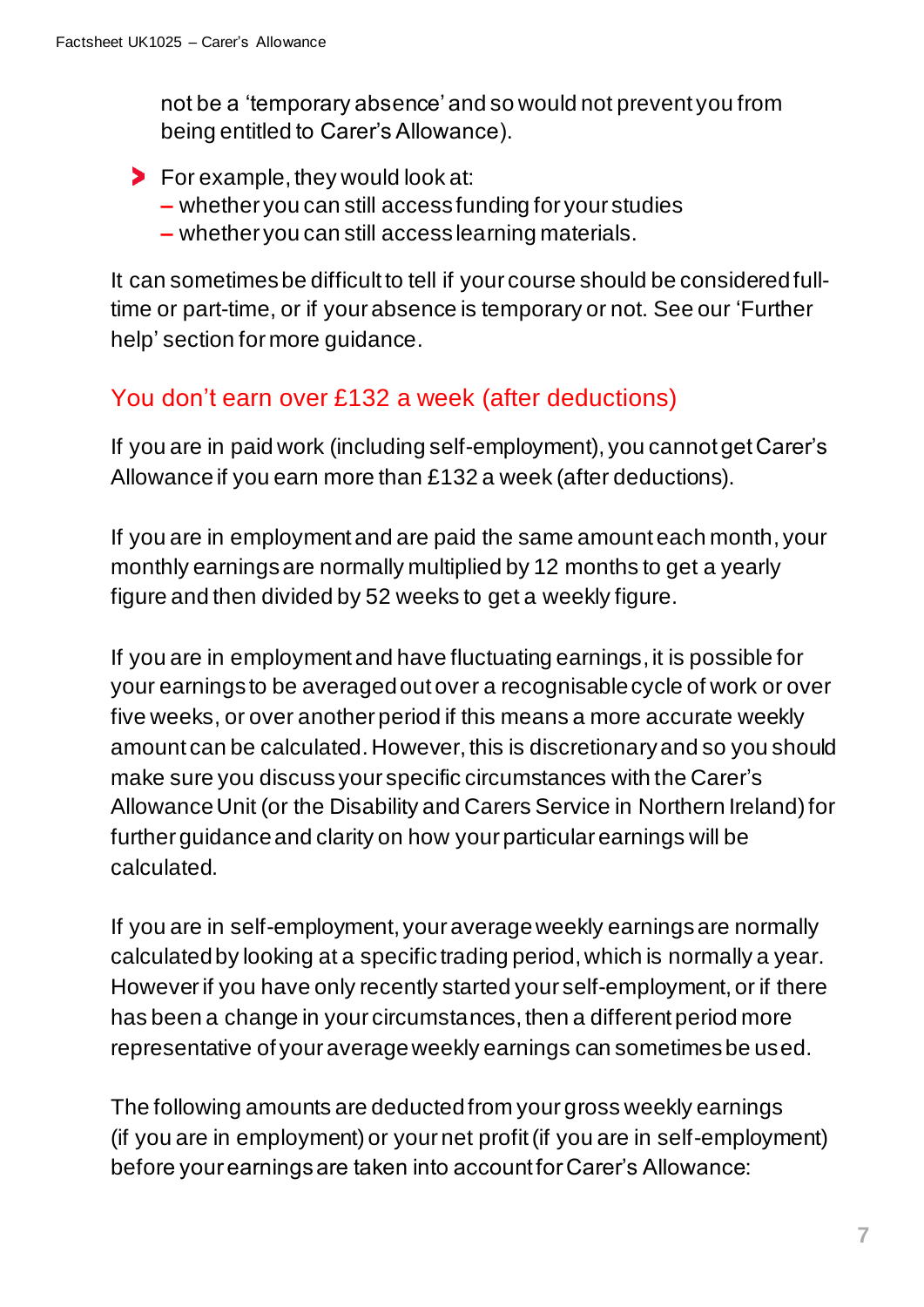- Income Tax
- > National Insurance
- half of your contributions towards an occupational/personal pension.

You can also deduct expenses that are incurred '*wholly and exclusively for the purposes of the business*', in the same way that you can for income tax purposes.

If, because of your work, you have to pay for someone to look after the person you care for, or a child under 16 who you or your partner get Child Benefit for, you can deduct those payments from your earnings up to the value of half your earnings (after the above deductions if they apply). However, this will not apply if the person you are paying is a close relative of either yourself or the person you are looking after (a close relative is a spouse, partner or civil partner, parent, son, daughter, brother or sister).

**Example:** If you earn £135 a week (after tax and National Insurance), you will not be entitled to Carer's Allowance. However, if you put £10 a week into a pension, half of the £10 can be deducted from your earnings.

Your earnings for Carer's Allowance would therefore be £135 – £5 = £130 a week. As this is not over the earnings limit, you could claim Carer's Allowance.

Occupational or personal pensions do not count as earnings and you can be paid Carer's Allowance in addition to these.

If you do receive taxable income, such as occupational or personal pensions or part-time earnings, you should inform the tax office about your Carer's Allowance, because it is a taxable benefit.

One exception to the earnings rule is that if you are working during an allowed break in care, and are still receiving Carer's Allowance, your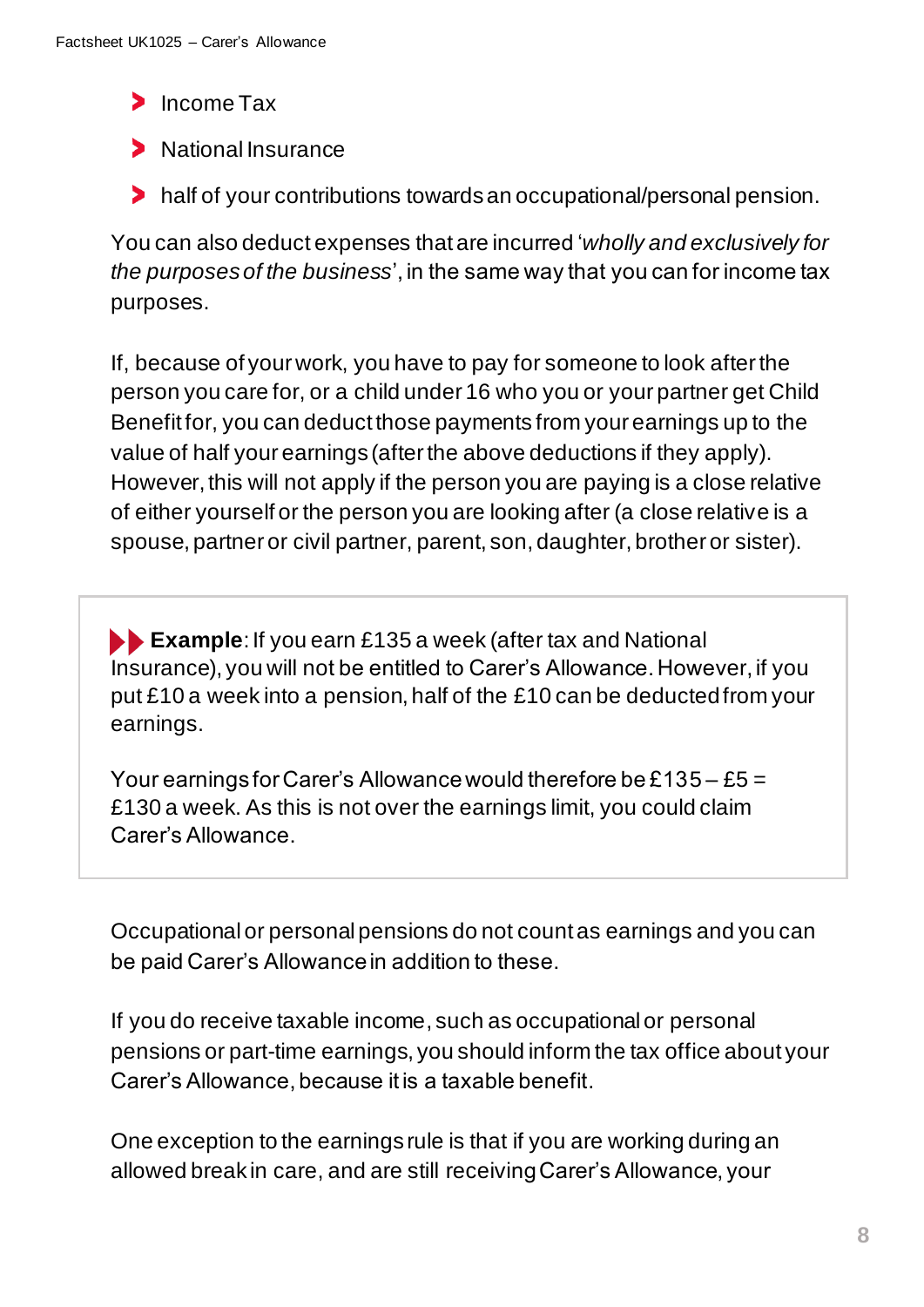earnings are ignored – see page 20 for details on breaks in care.

#### You satisfy UK residence and presence conditions

To satisfy the residence and presence tests, you must meet both of the following conditions:

- **–** you must have been present in Great Britain (which for this purpose also includes Northern Ireland) for 104 out of the 156 weeks before claiming (two out of the last three years)
- **–** you must be habitually resident.

'Present' means physically present in Great Britain. Some people may be treated as being in Great Britain while abroad, eg members of the armed forces.

The past presence test does not apply to people recognised as refugees and their families. There are other exceptions, such as for certain people who have not been present in Great Britain for long enough, but who have lived in the EU, or several other countries Britain has agreements with. However, the rules in this area can be complicated. If you're unsure whether you meet the eligibility criteria of the presence test, you can seek specialist help from your local Citizens Advice[: citizensadvice.org.uk/about](https://www.citizensadvice.org.uk/about-us/contact-us/contact-us/contact-us/)[us/contact-us/contact-us/contact-us](https://www.citizensadvice.org.uk/about-us/contact-us/contact-us/contact-us/).The AIRE Centre can also provide advice on individual rights in Europe and can be contacted on 020 7831 4276 or by email at [info@airecentre.org](mailto:info@airecentre.org)

The habitual residence test is a test to see if you normally live in the United Kingdom, the Channel Islands, the Republic of Ireland or the Isle of Man. This will apply to you if you have been living abroad.

There is no precise legal definition of 'habitual residence'. Relevant factors are where you normally live, where you expect to live in future, your reasons for coming to this country, the length of time spent abroad before you came here, and any ties you still have with the country where you have come from.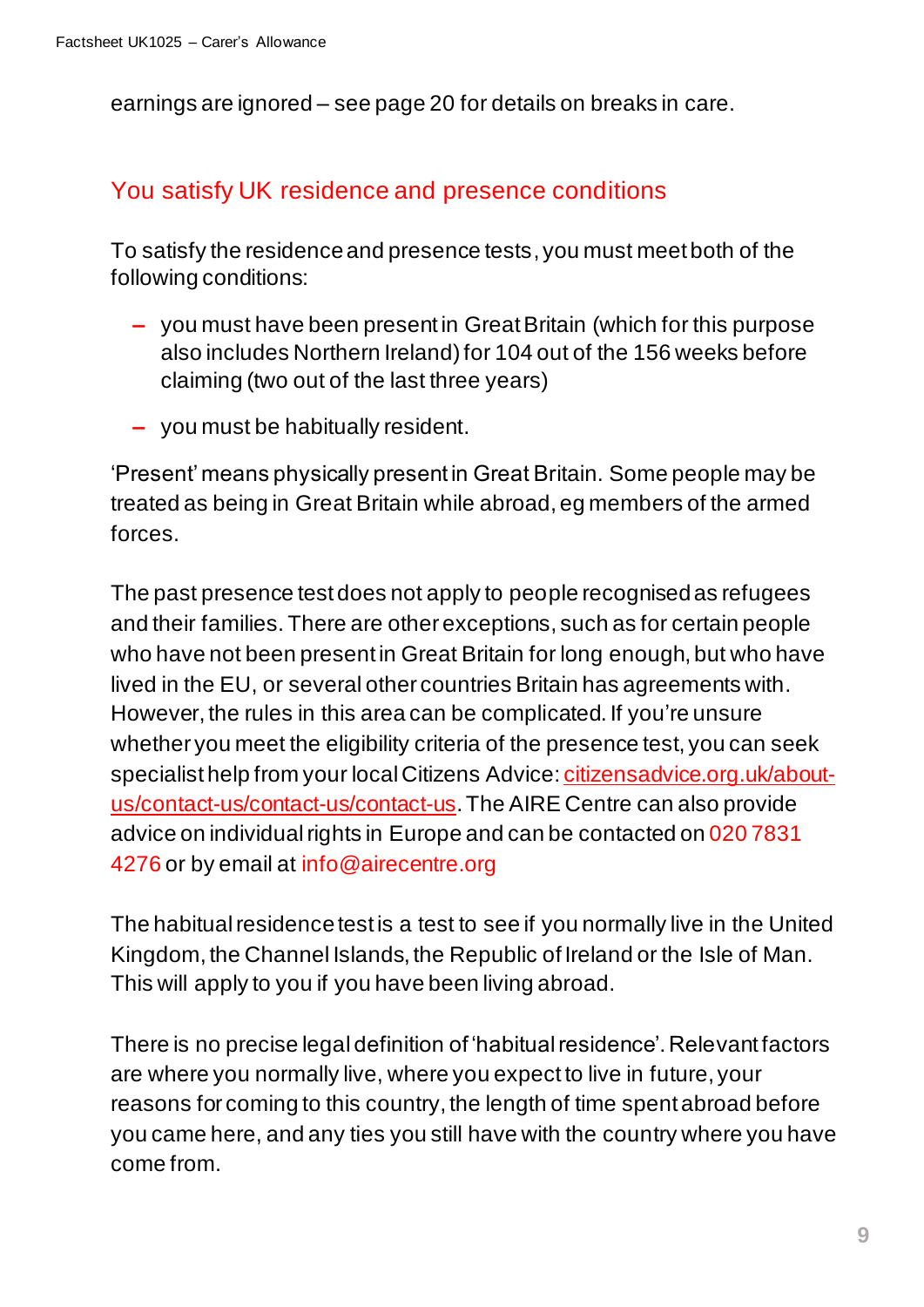You cannot usually get Carer's Allowance if you have immigration restrictions on your stay in the UK (eg you are not allowed to claim public funds, including most welfare benefits and housing and homelessness services).

If this is the case, seek advice before claiming because a claim for Carer's Allowance could affect your future right to remain in the UK. You may be able to get free immigration advice from your local Law Centre. Find out more at [www.lawcentres.org.uk](https://www.lawcentres.org.uk/). Alternatively, you can search for local legal aid immigration advice at [find-legal-advice.justice.gov.uk](https://find-legal-advice.justice.gov.uk/)or [www.lawsoc-ni.org/solicitors](https://www.lawsoc-ni.org/solicitors) in Northern IreIand.

# **Carer's Allowance and other benefits**

#### Overlapping benefits

You cannot usually be paid Carer's Allowance if you receive one or more of the following benefits:

- **–** State Pension
- **–** contributory Employment and Support Allowance
- **–** Incapacity Benefit
- **–** Maternity Allowance
- **–** Bereavement or widow's benefits
- **–** Severe Disablement Allowance
- **–** Contribution-based Jobseeker's Allowance.

This is because of the 'overlapping benefits' rules. This means that if you are getting more than the amount of Carer's Allowance from one of the above benefits, you cannot be paid Carer's Allowance.However you can still claim an 'underlying entitlement' to Carer's Allowance.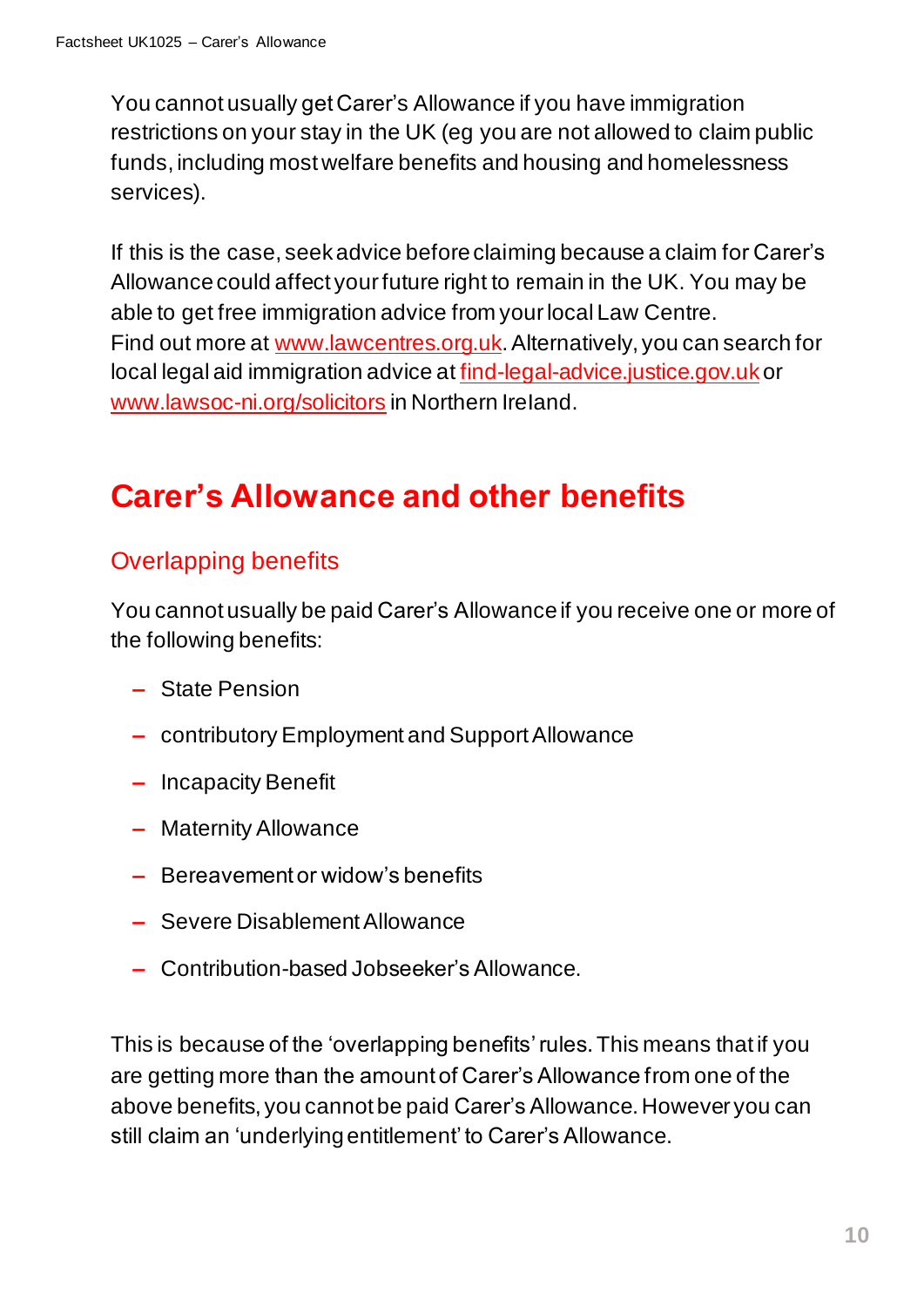To receive an 'underlying entitlement' to Carer's Allowance, you still have to make a claim and meet all the other eligibility criteria. Having an 'underlying entitlement' to Carer's Allowance can increase any meanstested benefits you are already getting or might mean you become entitled to means-tested benefits for the first time. This is because the carer premium, carer addition or carer element can be included in the calculation for means-tested benefits – see pages 13-14 for further details.

However, if any of the benefits listed above are paid at less than the amount of Carer's Allowance, you could be paid a small amount of Carer's Allowance on top of the other benefit you receive.

#### State Pensions

While there is no upper age limit for claiming Carer's Allowance, payment of Carer's Allowance usually stops when you reach retirement age because your State Pension will be paid instead (unless your State Pension is less than the amount of Carer's Allowance, in which case you could continue to be paid a small amount of Carer's Allowance). This is because of the 'overlapping benefits' rules.

However, you may still be able to get some extra money in recognition of your caring role, because you can still have an 'underlying entitlement' to Carer's Allowance.

It is therefore worth getting a benefit check if you are about to get your State Pension and want to know whether this 'underlying entitlement' will financially benefit you.Another good reason would be if you are already getting your State Pension and want to know whether it is worth claiming this 'underlying entitlement' to Carer's Allowance.

Even though you could ask to carry on being paid Carer's Allowance instead of getting your State Pension straight away (ie you could defer your pension), you will not build up any extra pension during that time. If you are considering deferring your pension, you may want to seek advice. See the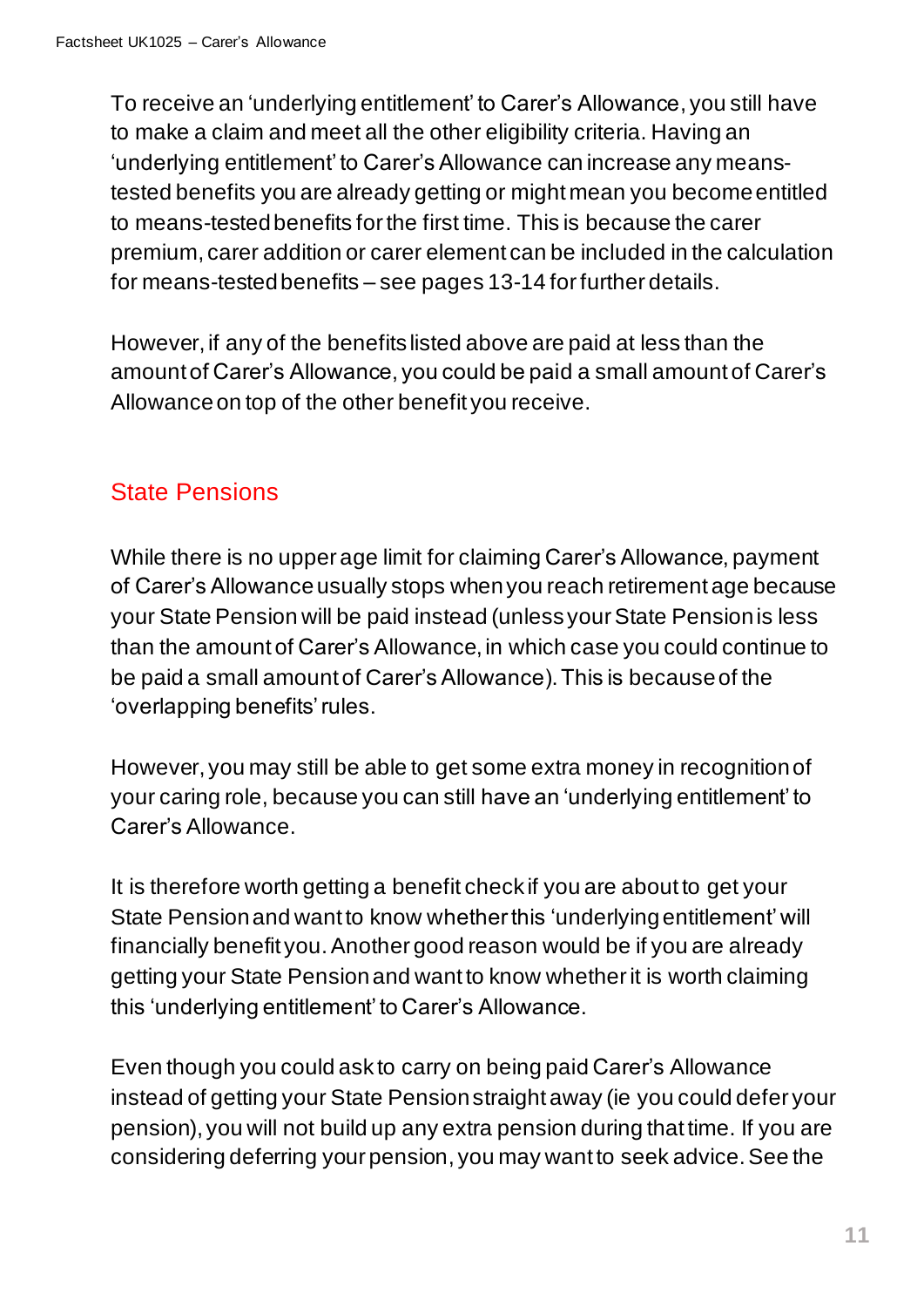'Further help' section.

If you are not getting your State Pension but your partner is getting a State Pension with an extra amount for you (called the 'adult dependant addition'), you can claim Carer's Allowance, but the amount your partner gets for you will be affected.

If the amount of Carer's Allowance paid is higher than or equal to the amount your partner gets for you, then the 'adult dependant addition' will not be paid. If the Carer's Allowance amount is lower than the amount your partner gets for you, your partner can be paid the differencethrough the 'adult dependant addition'.

**Example**: Rahila, 67, looks after her husband, Saajid, 69, who gets the lower rate of Attendance Allowance (£61.85a week). They both get a State Pension (one of £130 a week and one of £120 a week) and as they have no other income or savings, they also get Guarantee Pension Credit of £28.70 a week.

Their total weekly income is £340.55a week. Rahila then makes a claim for Carer's Allowance. She is told that she cannot be paid Carer's Allowance as she is getting her State Pension, but that she does meet all the criteria so has an 'underlying entitlement'.

Rahila informs the Pension Credit department of this and asks for a carer addition (which is £38.85 a week) to be included in their Pension Credit award.

Rahila and Saajid's income increases by £38.85 a week to £379.40:

- State Retirement Pension x 2 £250
- Attendance Allowance £61.85
- $-$  Pension Credit (including carer addition) £67.55.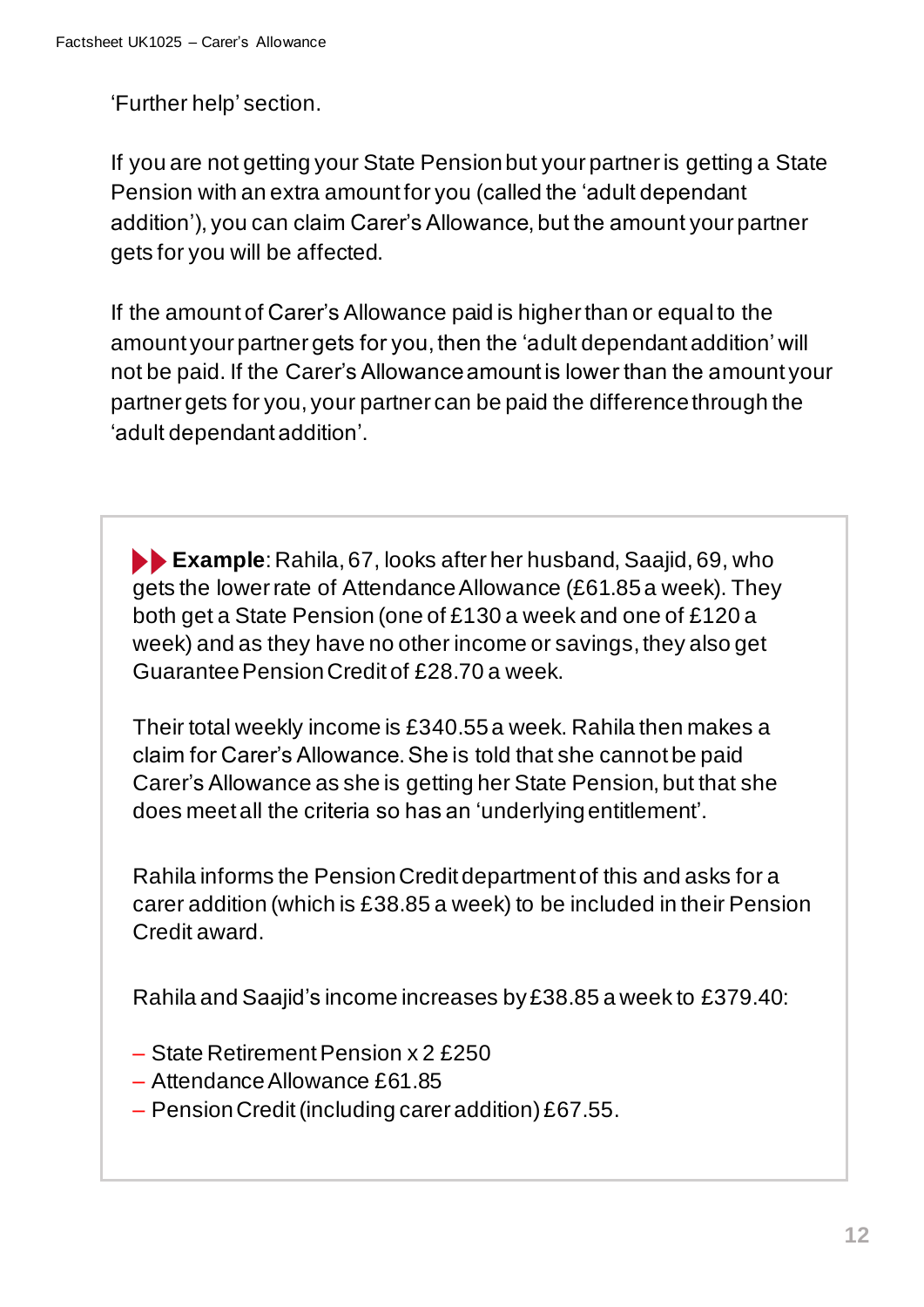#### Means-tested benefits

If you are paid Carer's Allowance, it will count as income when your means-tested benefits are calculated. However, your means-tested benefit calculations will include a carer premium, carer addition or carer element.

The **carer premium** is an extra amount of money included in the calculationof Income Support, income-based Jobseeker's Allowance, income-related Employment and Support Allowance, Housing Benefit and Council Tax Reduction (Rate Relief in Northern Ireland).

The **carer addition** is an equivalent amount paid with Pension Credit.

The **carer element**is an equivalent amount paid with Universal Credit.

The carer premium and carer addition are both worth £38.85 a week. The carer element is worth £168.81 a month (approx. £38.85a week). What this means in practice is that if you are paid Carer's Allowance and are already getting a means-tested benefit, your means-tested benefit will decrease slightly, but overall you are likely to be better off by the amount of the carer premium, carer addition or carer element.

**Note:** Universal Credit is a means-tested benefit for working age people that is being gradually introduced. It replaces Income Support, income-based Jobseeker's Allowance, income-related Employment and Support Allowance, Housing Benefit, Child Tax Credit and Working Tax Credit.

If you are not already receiving these, then you would generally need to claim Universal Credit. Universal Credit is being rolled out gradually so when you will be affected will depend on your circumstances. For more information on Universal Credit visit [carersuk.org/universal-credit](https://www.carersuk.org/help-and-advice/financial-support/help-with-benefits/universal-credit)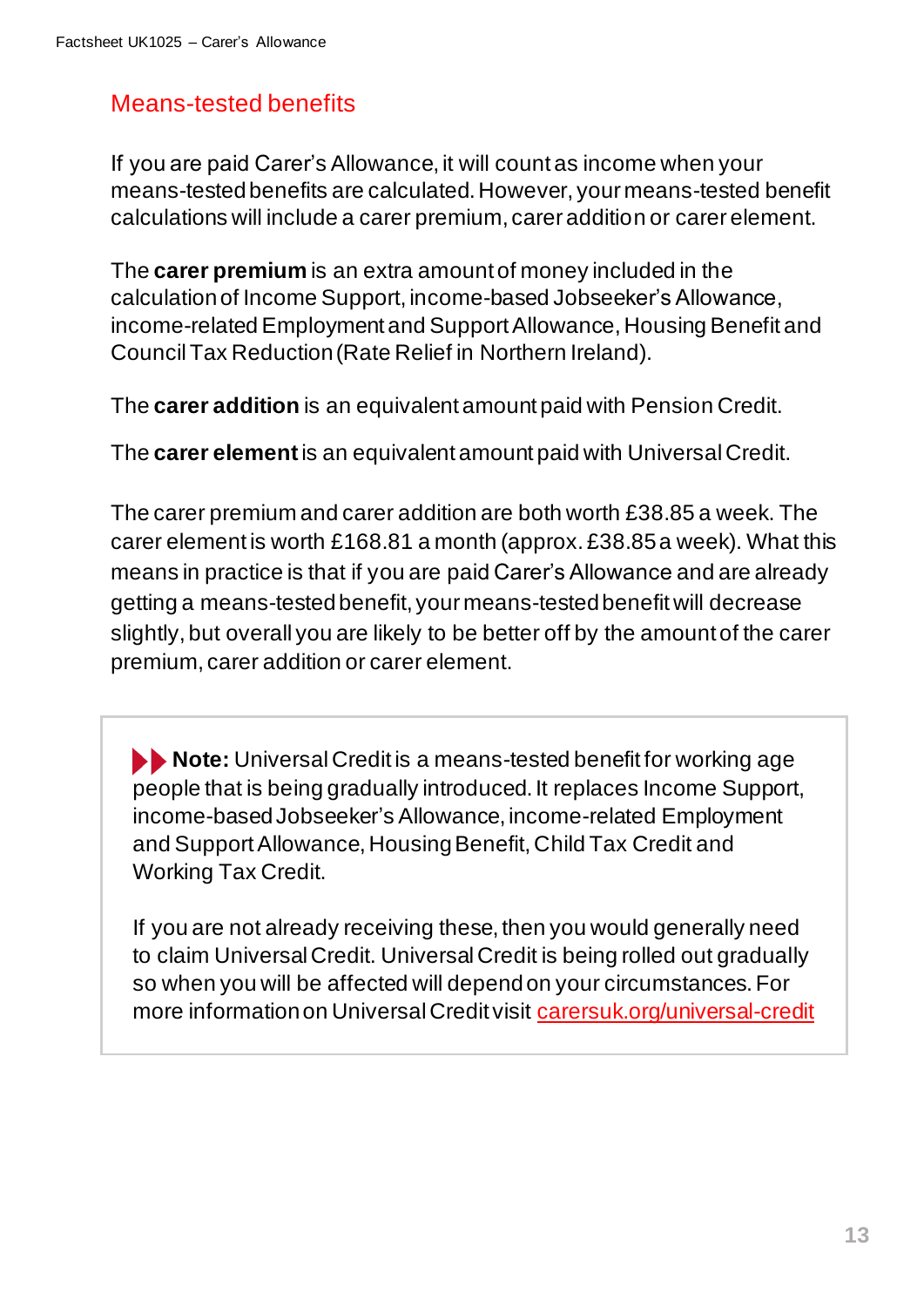If you are not paid Carer's Allowance because you are being paid another benefit that overlapswith it, you can still get the carer premium or addition as you have an 'underlyingentitlement' to Carer's Allowance (see pages 10-11).

If you meet the criteria for Carer's Allowance (or would do so but for the fact that your earnings are too high), you can still get the carer element in Universal Credit even if you don't make a claim for Carer's Allowance.

When you are awarded Carer's Allowance or the 'underlying entitlement' to Carer's Allowance, let the relevant means-tested benefit department know so that the carer premium, carer addition or carer element can be included in your benefit calculation. The carer premium, carer addition or carer element can be backdated to the date your Carer's Allowance was backdated to. The contact details for the relevant benefit departments should be on any letters they have sent to you.

If you are not already getting a means-tested benefit and are awarded Carer's Allowance or the 'underlying entitlement' to Carer's Allowance, it would be worth getting a benefits check to see if you might be entitled to anything else. See 'Further help' section for details.

**Example**: Brenda (30) looks after her friend, Geoff (40), who gets the standard rate of the daily living component of Personal Independence Payment (PIP). Brenda gets Jobseeker's Allowance of £77.00 a week.

They live separately in Wales and Brenda owns her own home. Brenda makes a claim for Carer's Allowance and decides to move on to Universal Credit as a carer for Geoff.

She is paid Carer's Allowance (£69.70 a week) and Universal Credit (£46.54 a week – although Universal Credit is paid monthly). Overall she is better off by approximately £39 a week.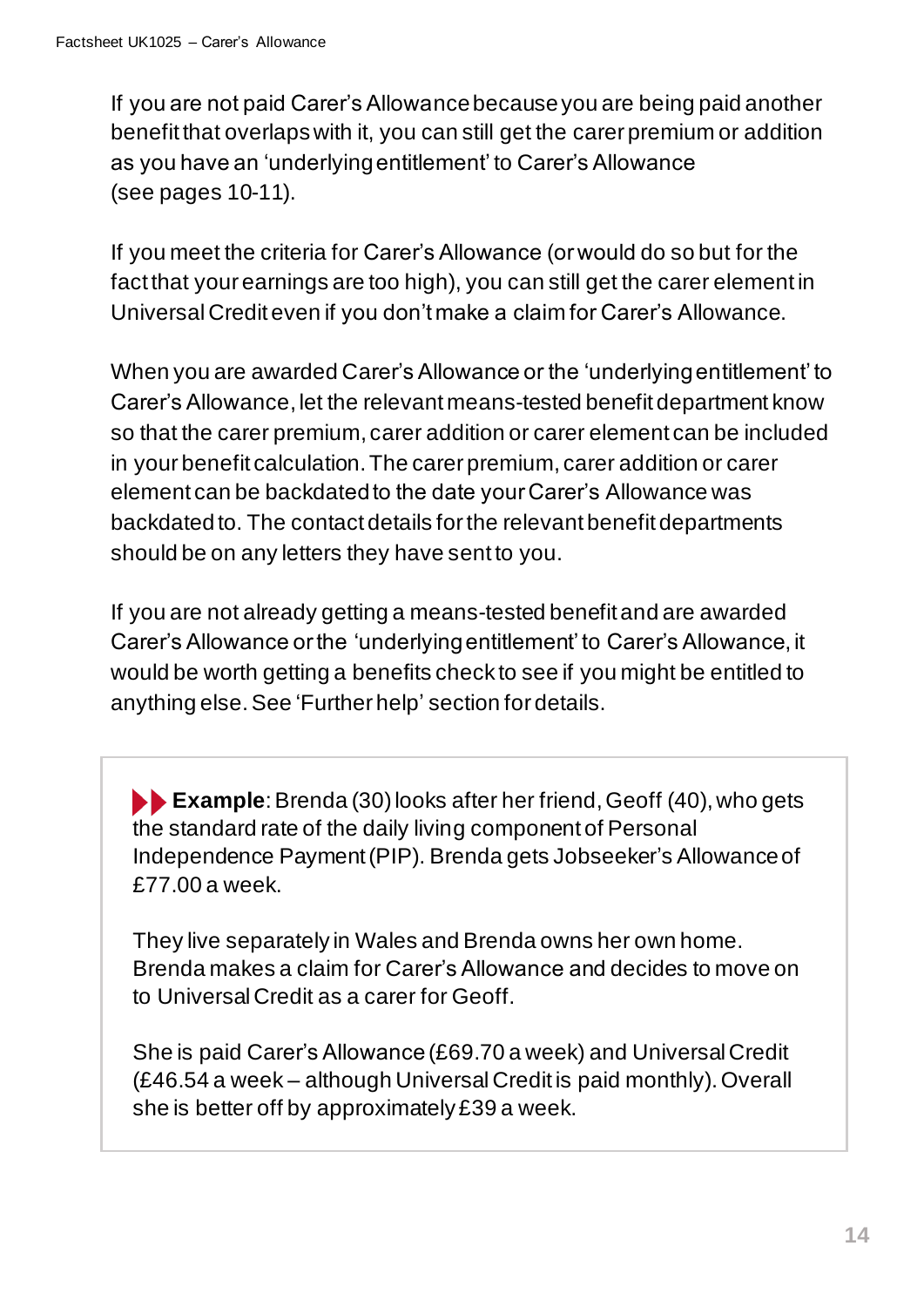#### Universal Credit calculation (with Carer's Allowance in payment)

1/ Maximum Universal Credit amount: personal allowance (£334.91 per month) + carer element (£168.81 per month) = **£503.72** per month (£116.24 per week)

2/ Projected income: Carer's Allowance (£69.70 per week, which is **£302.03** per month)

3/ Maximum Universal Credit amount (£503.72 per month) minus income (£302.03 per month) = **£201.69** per month (£46.54 per week)

4/ Total income from Universal Credit (£46.54) plus Carer's Allowance (£69.70)= **£116.24** a week (approx. £39 a week more than when just Jobseeker's Allowance of £77 a week was in payment).

#### The benefits of the person you are looking after

If you claim Carer's Allowance, the disability benefit of the person you are looking after will not be affected, and if they are getting a State Pension, this will not be affected either. However, if the person you are looking after is getting means-tested benefits, your claim for Carer's Allowance could affect how much they get. If they are getting the severe disability premium (or severe disability addition in Pension Credit) as part of their meanstested benefits, they will lose this if you are paid Carer's Allowance.

The severe disability premium (or severe disability addition in Pension Credit) is £69.40 a week and will be included in the means-tested benefits of the person you are looking after if they meet all of the following:

- They receive a qualifying disability benefit:
	- **–** the middle or the higher rate of the care component of DLA
	- **–** the daily living component of PIP (at either rate)
	- **–** Attendance Allowance (at either rate) or Constant AttendanceAllowance paid with the Industrial Injuries or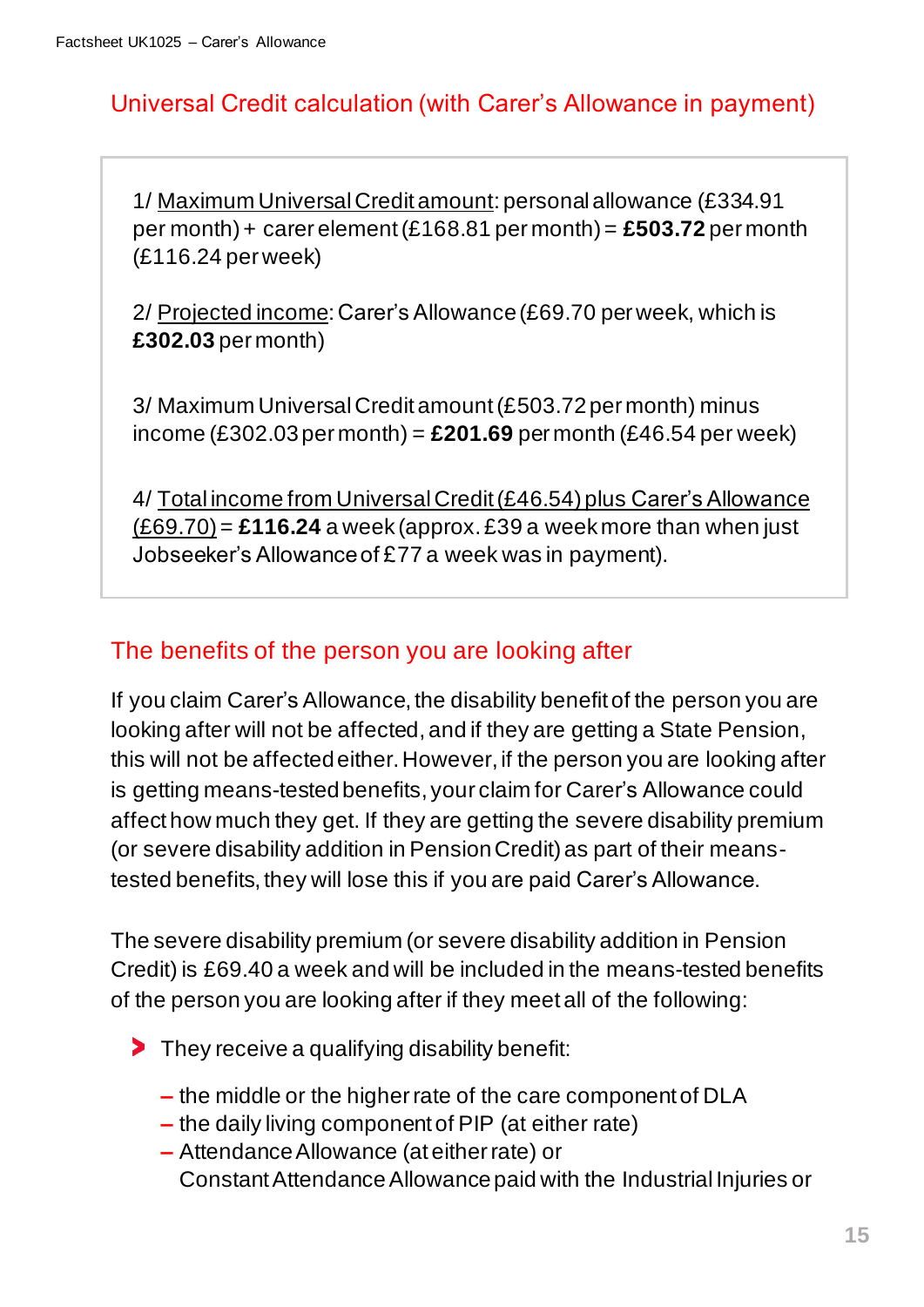War Pensions schemes or

- **–** Armed Forces Independence Payment.
- **They live alone (but there are exceptions, for example if they live with** other people who also receive a qualifying disability benefit).
- No one is being paid Carer's Allowance or the carer element of Universal Credit for looking after them:
	- **–** If you aren't getting Universal Credit and just receive the 'underlying entitlement' to Carer's Allowance, the person you are looking after will not lose their severe disability premium (or addition).
	- **–** If you are getting Universal Credit and aren't being paid Carer's Allowance, but get the carer element in your Universal Credit award, then the person you are looking after will lose their severe disability premium (or addition).

It's important to consider how a claim for Carer's Allowance may affect the benefits of the person you are looking after. Contac[t advice@carersuk.org](mailto:advice@carersuk.org) if you would like more guidance.

**Example:** Joe looks after his friend, Sarah. Sarah lives alone and receives the standard rate of the daily living component of PIP, and income-relatedEmployment and Support Allowance (ESA). Because she receives a qualifying disability benefit (the standard rate of the daily living component of PIP), lives alone, and no one is currently being paid Carer's Allowance for looking after her, Sarah gets the severe disability premium included in her income-related ESA award. This is worth an extra £69.40 a week.

If Joe claimed Carer's Allowance and was paid this for looking after Sarah, he could be £69.70 a week better off (although he might not be better off by this much if he is also receiving a means-tested benefit – see pages 13-14 for further details). However, Sarah would lose the severe disability premium in her incomerelated ESA award, and so she would be worse off by £69.40 a week.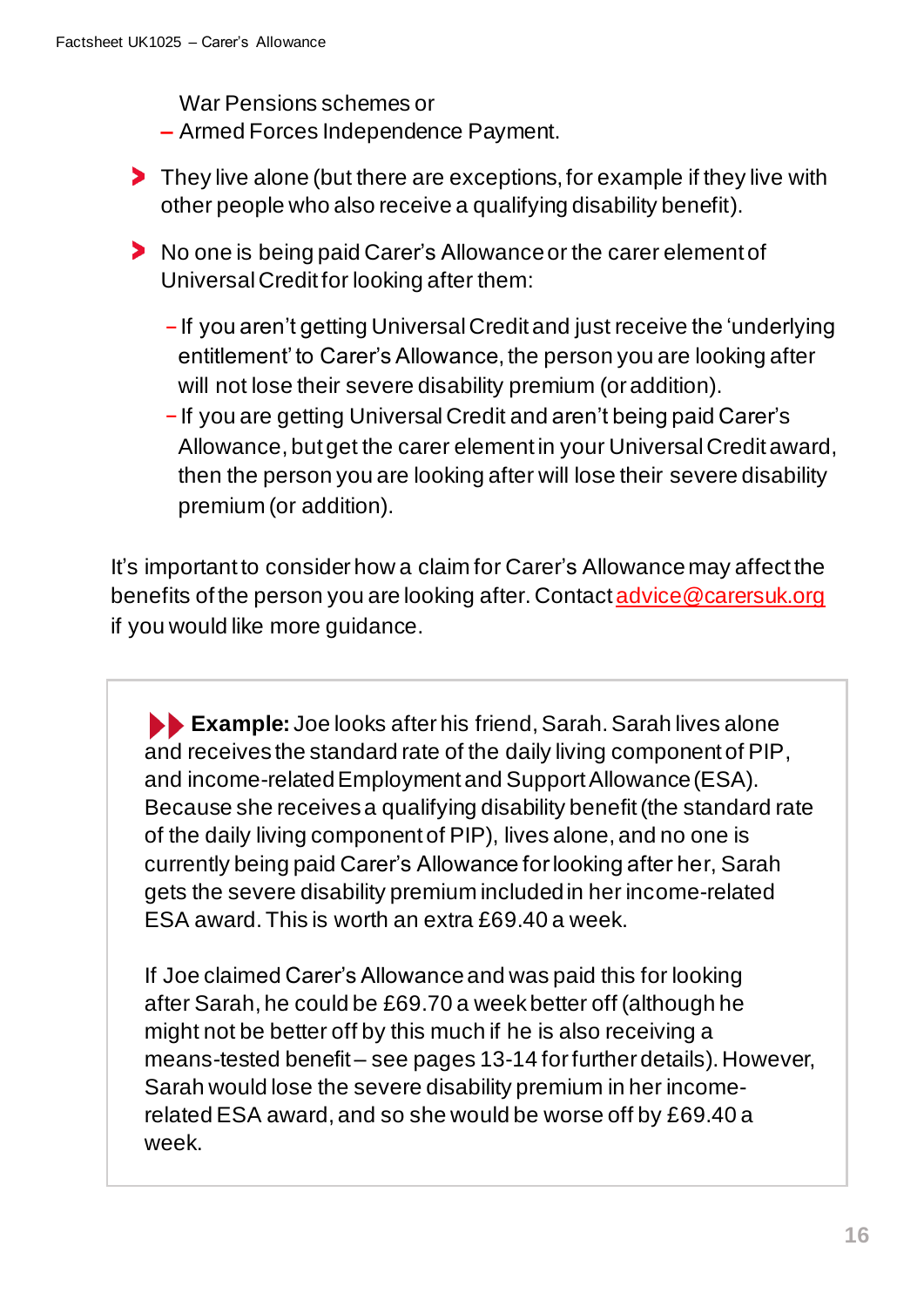# **Protecting your National Insurance (NI) record**

Your NI record is a summary of your NI contributions paid through work, or credits awarded when you are unable to work. It is used to work out your entitlement to some state benefits, eg State Pension.

For each week that you receive Carer's Allowance, you get a Class 1 NI credit to help protect your record. If you are unable to claim Carer's Allowance then you may be able to claim Carer's Credit to protect your record.

Carer's Credit is a way of protecting your pension rights if you are caring for someone but not paying NI contributions through paid work and are unable to claim Carer's Allowance. You do not get paid any money if you claim Carer's Credit but you get a NI contribution credit to help protect your record.

To claim Carer's Credit, you need to be looking after someone for a total of 20 hours or more a week. The person you are looking after must normally be getting one of the following:

- **–** the middle or the higher rate of the care component of DLA
- **–** the daily living component of PIP (at either rate)
- **–** Attendance Allowance (at either rate) or Constant Attendance Allowance
- **–** Armed Forces Independence Payment.

If the person you're caring for doesn't get one of these benefits, you may still be able to get Carer's Credit. When you apply, fill in the Care Certificate part of the application form and ask a health or social care professional to sign it.

Carer's Credit can also help with breaks in your caring role. You can claim Carer's Credit for any week within 12 weeks before the date you become entitled to Carer's Allowance or following the week you stop being entitled to Carer's Allowance. This is without meeting the 20 hour condition.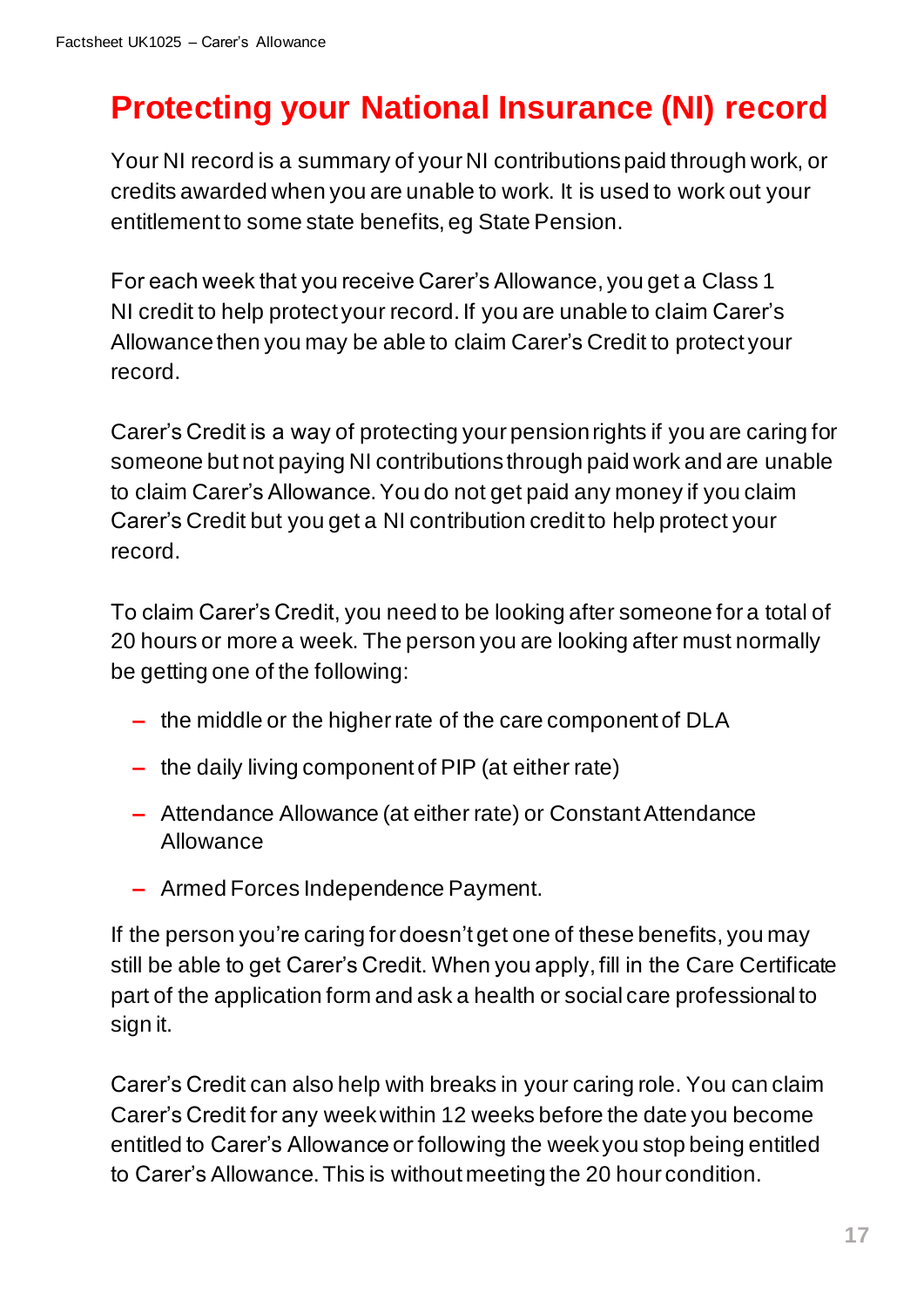This means you could have a break in caring for up to 12 weeks without losing your NI contribution credit.

To claim Carer's Credit, you need to apply to the Carer's Allowance Unit (England, Wales or Scotland) or the Disability and Carers Service (Northern Ireland) – see pages 25-26 for contact details.

**Example:** Sue cares for her brother Alfred. Alfred receives Attendance Allowance and Sue claims Carer's Allowance for looking after him. Alfred goes into hospital and his Attendance Allowance stops after 28 days.This means that Sue's Carer's Allowance will also stop after 28 days. Sue can claim Carer's Credit for up to 12 weeks after her Carer's Allowancestops.

### **How to claim Carer's Allowance**

#### England, Wales and Scotland

- Visit [www.gov.uk/carers-allowance/how-to-claim](http://www.gov.uk/carers-allowance/how-to-claim) to apply online or download a claim form.
- Request a claim pack DS700 (or DS700(SP) if you are getting a State Pension) by calling the Carer's Allowance Unit on 0800 731 0297 (text phone 0800 731 0317, calls from typetalk are also welcome).

#### Northern Ireland

- Visit [www.nidirect.gov.uk/articles/carers-allowance#toc-4](http://www.nidirect.gov.uk/articles/carers-allowance#toc-4)to apply online or to download a claim form.
- Request a claim pack DS700 (or DS700(SP) if you are getting a State Pension) by calling the Disability and Carers Service on 0800 587 0912 (text phone 0800 012 1574, calls from Typetalk are also welcome).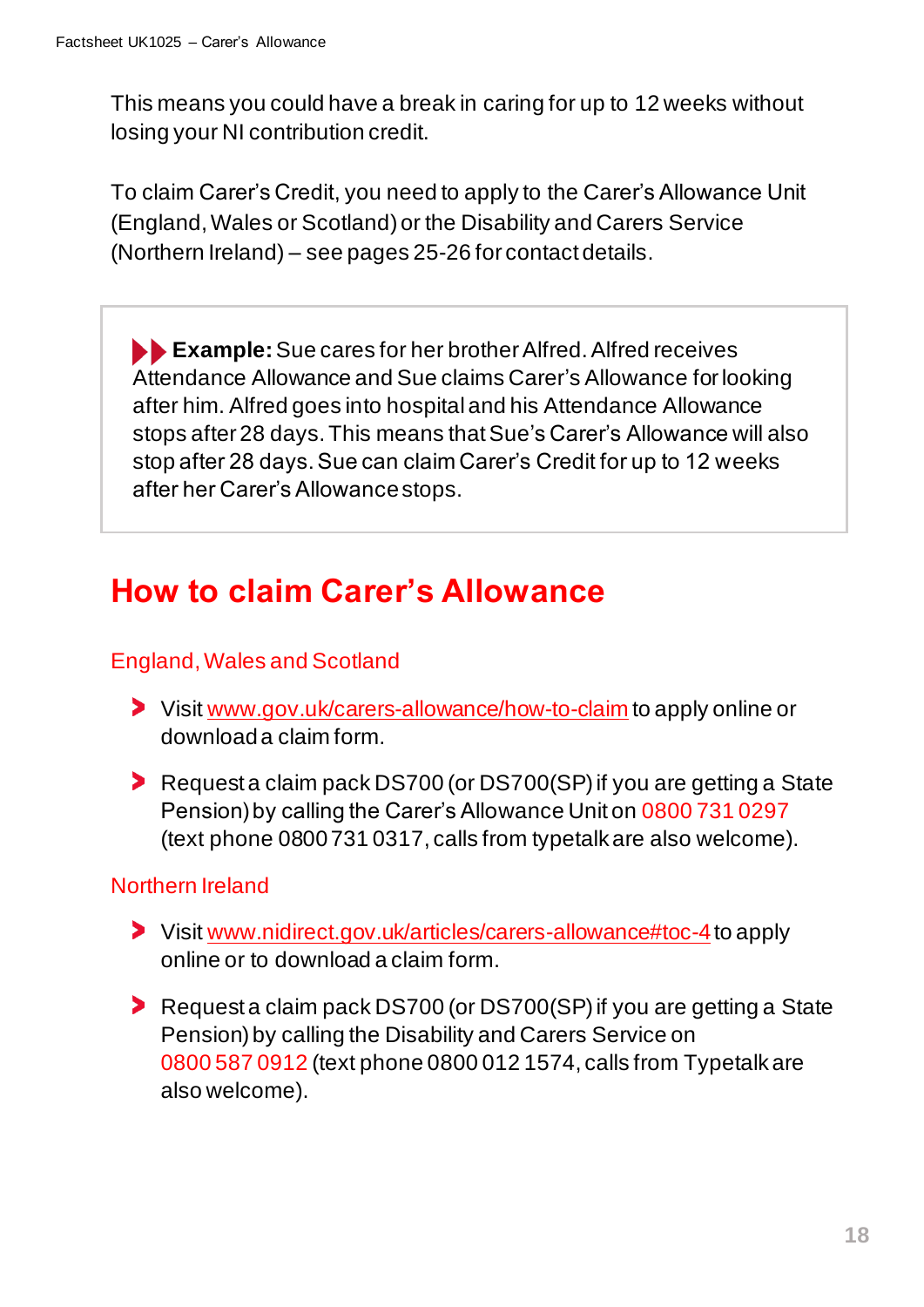**Note:** When you fill in the online claim form, the person you are looking after no longer needs to sign their consent. There is a disclaimer section where you declare that you have made/will make the person you are looking after aware of the potential consequences to their benefits (see the section 'the benefits of the person you are looking after'). A notification will be sent to the person you are looking after informing them that a Carer's Allowance claim has been made and the impact this may have on their benefits.

You could ask for help to complete the claim form from a local advice agency. See 'Further help' section for more details.

#### When to claim

Carer's Allowance can generally be backdated for up to three months, as long as you are eligible for this period. However, there is an exception where Carer's Allowance can be backdated further than three months.

If you claim Carer's Allowance within three months of the person you care for getting a decision about their qualifying disability benefit, then Carer's Allowance can be paid back up to the date the qualifyingdisability benefit was awarded from (as long as you meet the Carer's Allowance conditions for this whole period). You need to ask for backdating on the claim form. Carer's Allowance can also be claimed up to three months in advance, so long as you can show you meet the eligibility criteria.

# **The decision**

You will receive a written decision on your claim that tells you whether you have been awarded Carer's Allowance and from what date. If you are awarded the 'underlying entitlement' only, you will still receive a written decision letter. Keep your decision letters as they can be used as proof of your caring role if needed.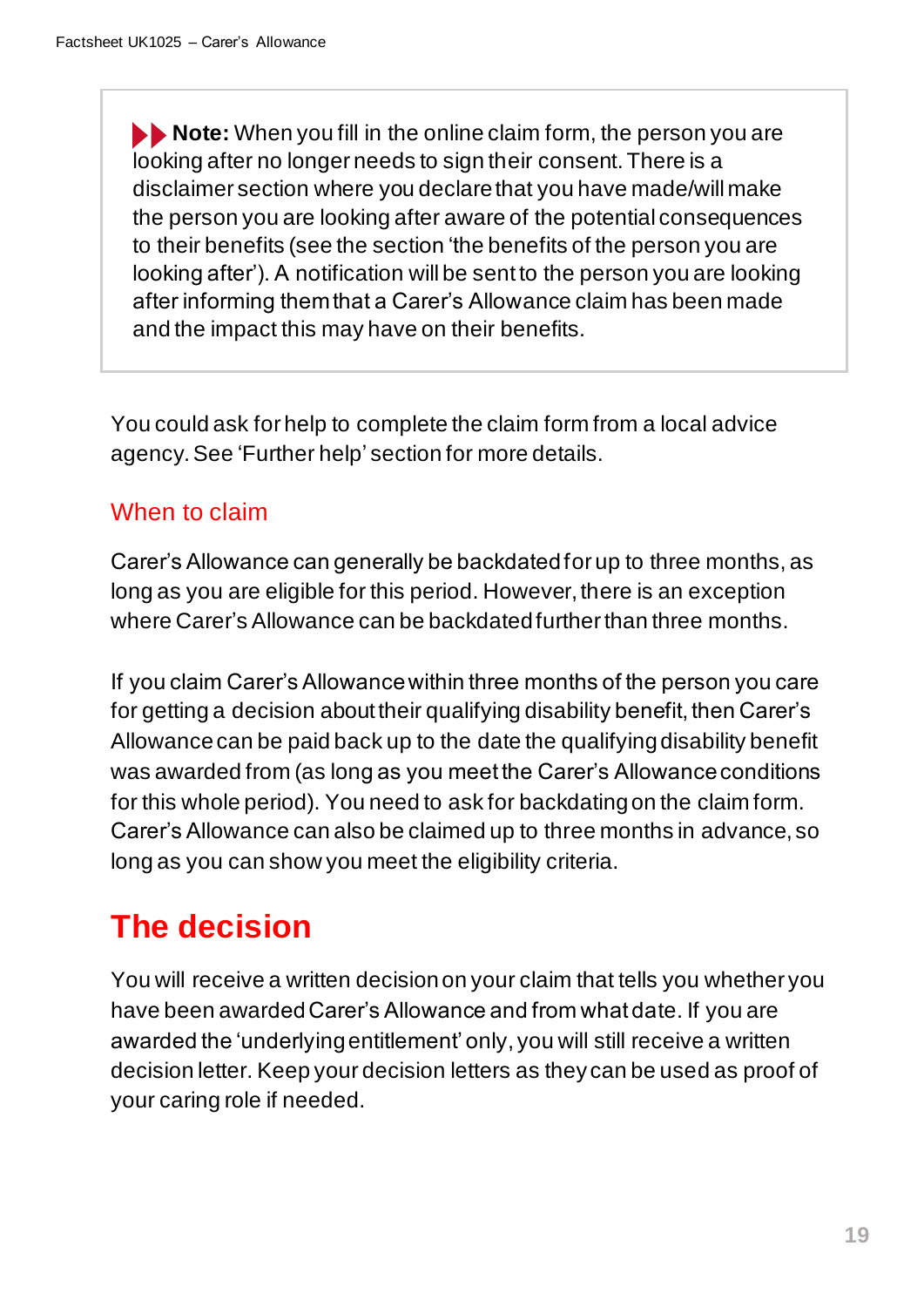# **Challenging the decision**

If you are refused Carer's Allowance, you can ask the Department for Work and Pensions (DWP) in England, Wales and Scotland, or the Department for Communities (DfC) in Northern Ireland to look at the decision again. You must do this before you appeal. This is called a mandatory reconsideration.

If you still disagree once they have done this, you must lodge an appeal with the Tribunal Service (England, Wales and Scotland) or the Appeals Service (Northern Ireland) and attach a copy of the mandatory reconsideration notice with the appeal.

It is important to challenge a decisionor get advice as quickly as possible because there are time limits that generally mean you must take action within one month. If you fall outside of this time limit, it may still be possible to challenge the decision. Email our Helpline at [advice@carersuk.org](mailto:advice@carersuk.org)for further guidance. For more information about appealing a benefit decision, visit [carersuk.org/appealsguide](https://www.carersuk.org/help-and-advice/financial-support/help-with-benefits/challenging-a-benefit-decision)

# **What to do if your circumstances change**

If there is a change in your circumstances, it is important to report this as soon as possible to avoid any overpayment of benefit.You can report this online at [www.gov.uk/carers-allowance-report-change](https://www.gov.uk/carers-allowance-report-change) or contact the Carer's Allowance Unit (England, Wales and Scotland) or the Disability and Carers Service (Northern Ireland) – see pages 25-26 for contact details. If you're concernedabout overpayments, you can email us for guidance at [advice@carersuk.org](mailto:advice@carersuk.org?subject=Overpayment%20concern%20-%20Carer)

#### Taking a break

You can take a break from caring for up to four weeks in every 26 weeks and still be paid Carer's Allowance. You must have been providing35 hours or more of care a week for at least 22 of the past 26 weeks (up to eight weeks of a stay in hospital for either you or the person you are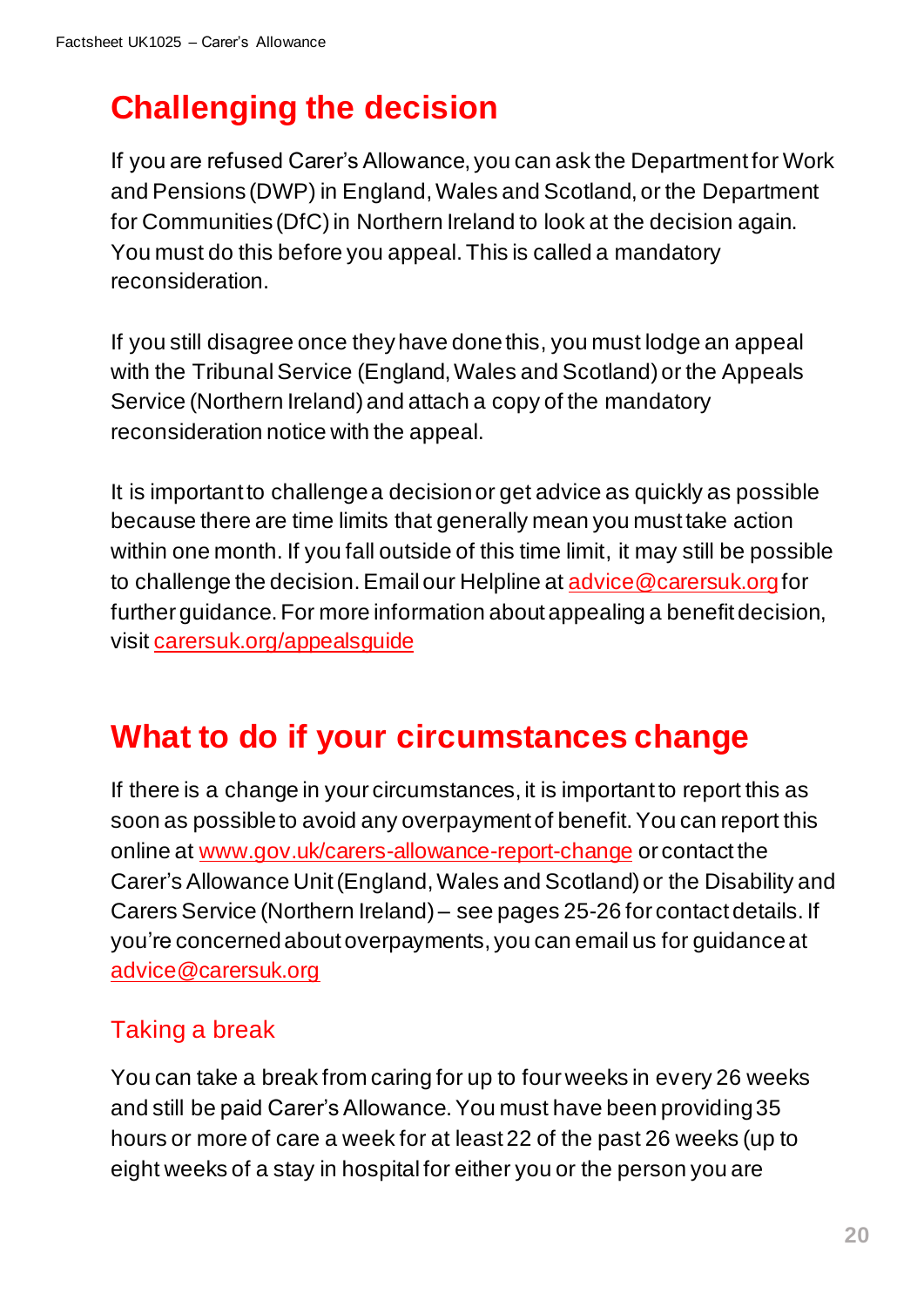looking after can be included in the 22 weeks). The person you have been caring for must have been receiving a qualifying benefit for that period.

Carer's Allowance will continue to be paid for up to 12 weeks if you go into hospital. You must have been providing 35 hours or more of care a week for at least 14 of the past 26 weeks. The person you care for must have been receiving a qualifying benefit for that period.

Note that Carer's Allowance will stop if your total breaks add up to more than 12 weeks in the past 26 weeks. For guidance on protecting your National Insurance record if this happens, see page 17.

#### Travelling abroad

You can continue to be paid Carer's Allowance for a temporary period whilst you are abroad if you meet all of the following conditions:

- **–** you go abroad with the person you are looking after
- **–** the person you are looking after continues to receive a qualifying disability benefit (likely to be a maximum of 26 weeks)
- **–** the purpose of your trip is to look after them.

In any other circumstances, you can continue to be paid Carer's Allowance for up to four weeks as long as you have not had more than four weeks' break from caring in the last 26 weeks. You may have had up to a further eight weeks' break from caring in the last 26 weeks if the reason for the break was because you or the person you care for were in hospital.

#### If the person you are looking after goes into hospital

If the person you are looking after goes into hospital and you are no longer providing care for at least 35 hours a week, you can continue to get Carer's Allowance for up to 12 weeks or until their disability benefit stops.

If you are looking after a child who was under 18 when they went into hospital, their disability benefit can continue to be paid for the whole time they are there.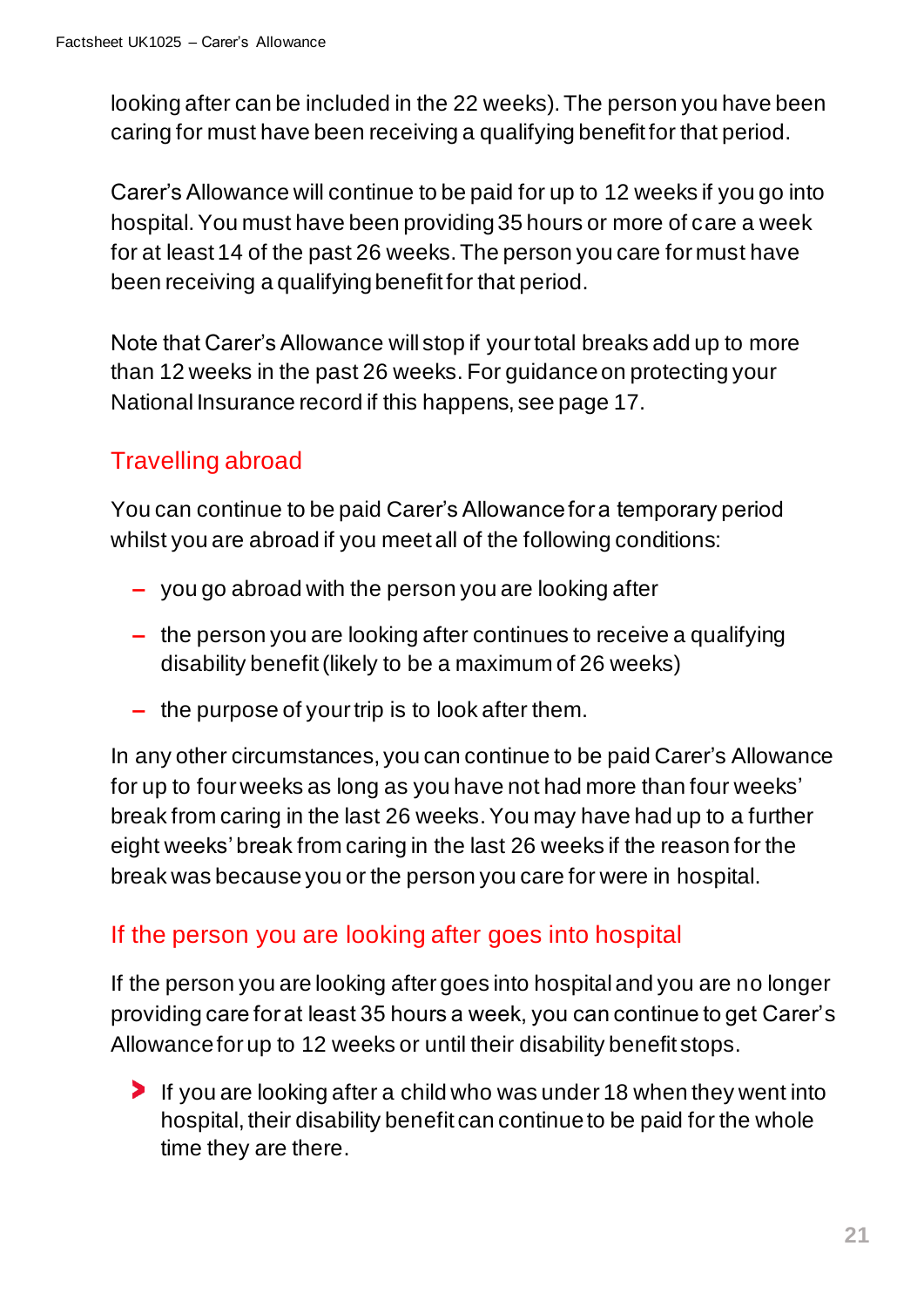If you look after an adult aged 18+, their disability benefit will stop after 28 days (and may stop sooner if they have been in hospital or residential care in the 28 days before this current stay).

Note that Carer's Allowance will stop if your total breaks add up to more than 12 weeks in the past 26 weeks.

If the person you are looking after goes into hospital and you continue to provide care for at least 35 hours a week, you can continue to get Carer's Allowance until their disability benefit stops. This means that if the person you look after is a child who is under 18 when they go into hospital, and you continue to provide care for at least 35 hours a week, you can continue to get Carer's Allowance for the whole time they are there.

If your Carer's Allowance stops due to the person you look after being in hospital, you can continue to get the carer premium or addition paid within your means-tested benefits for eight weeks after your Carer's Allowance stops.

If you were receiving Income Support as a carer, this can continue for up to eight weeks after your Carer's Allowance stops (and should increase to the amount you were receiving from both Carer's Allowance and Income Support).

If your Carer's Allowance stops due to the person you look after being in hospital and you are claiming Universal Credit, the carer element within your Universal Credit will also stop.

#### If the person you are looking after goes into residential care

If the person you are looking after goes into residential care, you will only be able to continue to claim Carer's Allowance if they continue to receive a qualifying disability benefit and you are still caring for them for at least 35 hours a week.

The following benefits will usually stop after four weeks, when someone moves into residential care (and may stop sooner if they have been in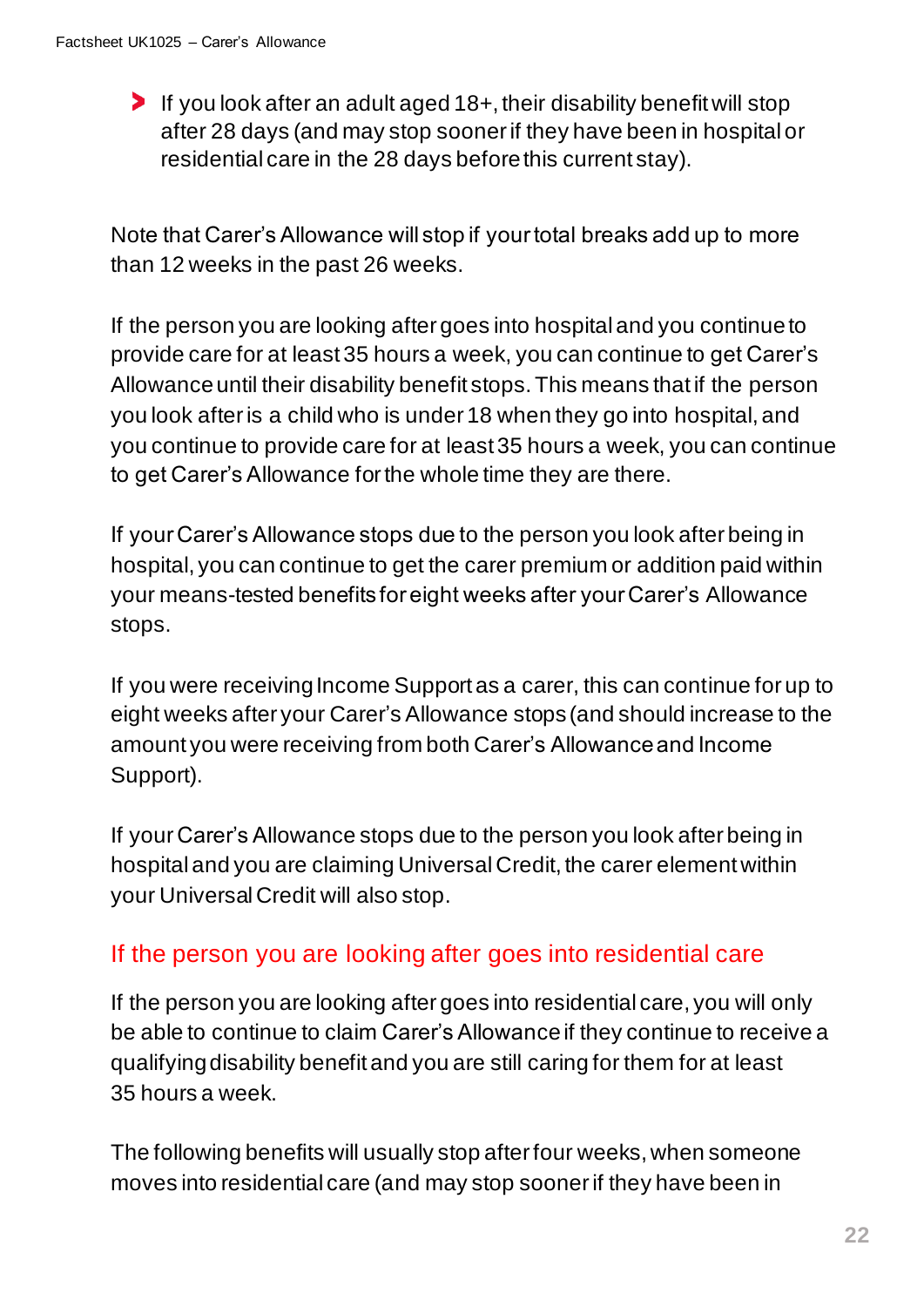hospital or residential care in the 28 days before this current stay):

- **–** the care component of Disability Living Allowance (DLA)
- **–** the daily living component of Personal Independence Payment (PIP)
- **–** Attendance Allowance.

However, there are certain circumstances when these benefits can continue, such as where the person is paying their own fees. If your Carer's Allowance stops due to the person you are looking after moving into residential care, you can continue to get the carer premium or addition paid with your means-tested benefits for eight weeks after your Carer's Allowance stops.

If you are receiving Income Support as a carer, this can continue for eight weeks after your Carer's Allowance stops (and should increase to the amount you were receiving from both Carer's Allowance and Income Support). If your Carer's Allowance stops due to the person you look after being in residential care and you are claiming Universal Credit, the carer element within your Universal Credit will also stop.

#### If the person you are looking after dies

You can usually continue to get Carer's Allowance for up to eight weeks after the person you are looking after dies, as long as you continue to meet the age, study, earnings and residence criteria (see pages 3-10).

If you are receiving means-tested benefits, you can usually continue to get the carer premium or addition within your means-tested benefits for up to eight weeks after the person you look after dies. If you are receiving Income Support as a carer, this can also continue for up to eight weeks after the person you look after dies.

If you are receiving Universal Credit then the carer element usually continues for the rest of the assessment period in which the death occurred, and for the next two assessment periods.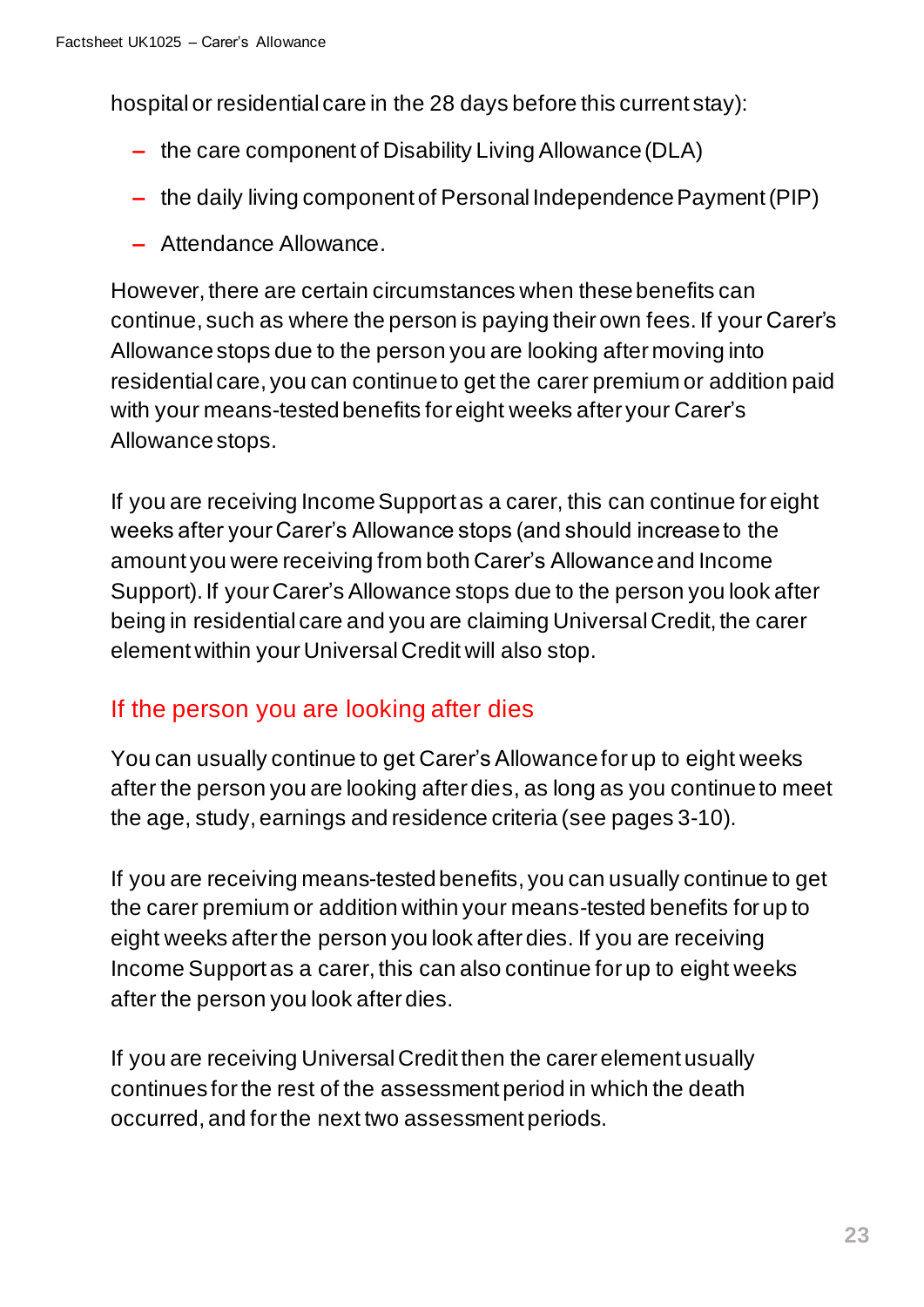# **Further help**

Our website contains a wealth of useful information on financial and practical matters related to caring. Visit [www.carersuk.org](https://www.carersuk.org/)

You can find details of your local carers' organisation on our website at [carersuk.org/local-support](http://www.carersuk.org/local-support). For further guidance, contact the Carers UK Helpline on 0808 808 7777 or email advice@carersuk.org.

#### Other organisations

Advice NI w: <https://www.adviceni.net/>(Northern Ireland)

#### Age UK

A charity dedicated to helping everyone make the most of later life. w: www.ageuk.org.uk | t: 0800 055 6112 (England), 0300 303 44 98 (Wales), 0800 124 4222 (Scotland), 0808 808 7575 (Northern Ireland)

#### The Appeals Service Northern Ireland

The service that handles the appeals process for benefit decisions in Northern Ireland. w: www.nidirect.gov.uk/articles/appealing-against-abenefits-decision#toc-10

#### Citizens Advice

Provides free, independent, confidential and impartial advice.(England, Wales and Scotland) w: [www.citizensadvice.org.uk](http://www.citizensadvice.org.uk/)

#### HM Courts and Tribunals Service

To search for a court or tribunal in England or Wales, or a tribunal in Scotland.w: <www.find-court-tribunal.service.gov.uk/courts>

#### Independent Case Examiner

A free complaints review service for people who have made complaints about their claim for benefits. (England, Wales, Scotland and Northern Ireland) w: www.ind-case-exam.org.uk | t: 0800 414 8529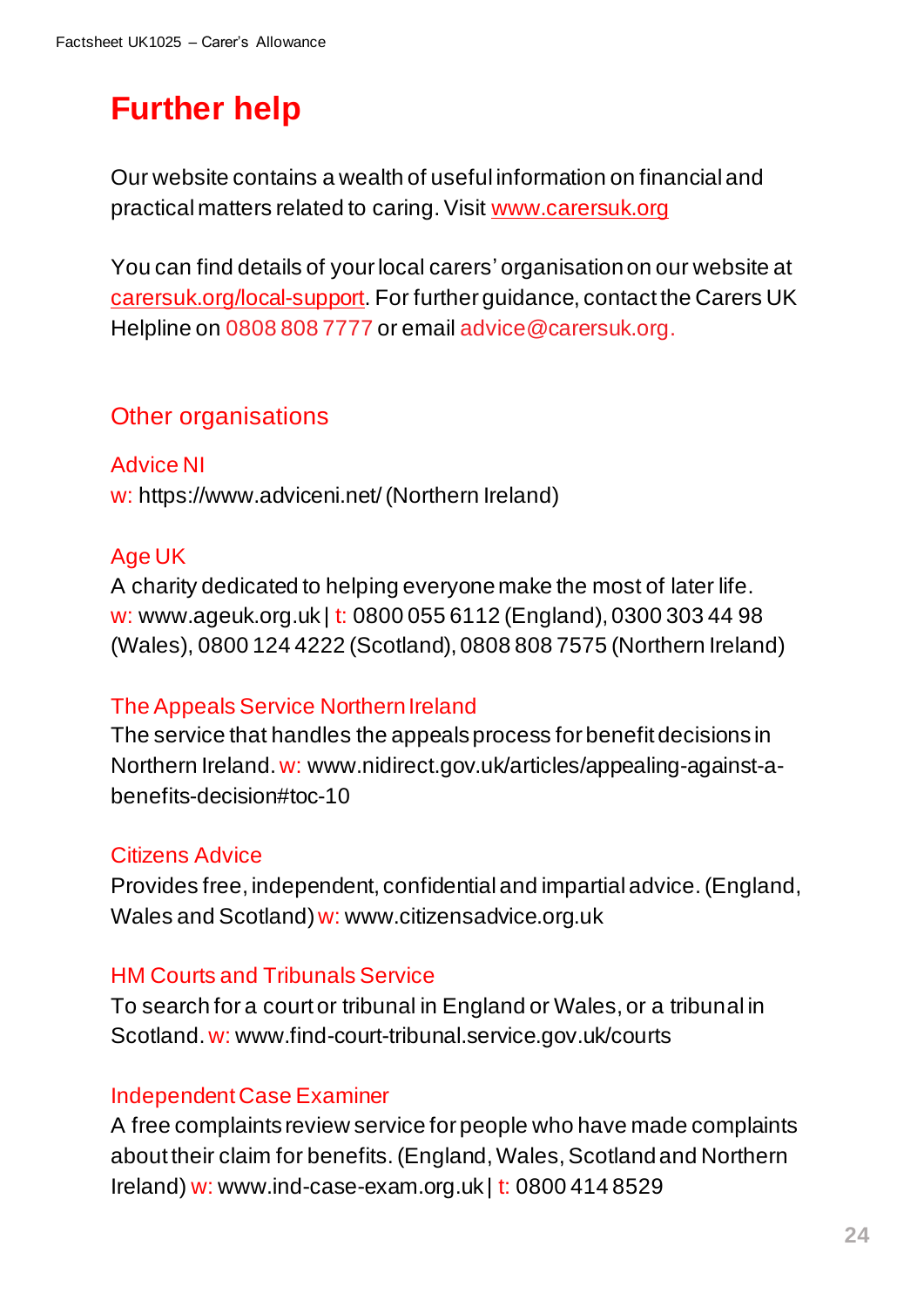(textphone: 18001 0800414 8529)

#### NI Ombudsman

The government official responsible for dealing with complaints about state services. (Northern Ireland)

w: https://nipso.org.uk t: 0800 343424 (textphone: 028 90897789)

#### Parliamentary and Health Service Ombudsman

The government official responsible for dealing with complaintsabout state services.(England, Wales and Scotland) w: www.ombudsman.org.uk | t: 0345 015 4033 (textphone: 0300 061 4298)

#### Benefit helplines

Northern Ireland has three helplines for different purposes: Benefit Enquiry Line for general questions t: 0800 220 674 (textphone: 028 9031 1092) Welfare Changes Helpline for independent advice on benefits changes t: 0800 915 4604 Make the Call - to check you're not missing out on benefits t: 0800 232 1271

In Northern Ireland there is one contact for Attendance Allowance, Carer's Allowance and Disability Living Allowance, the Northern Ireland Disability and Carers Service:

t: 0800 587 0912 (textphone: 0800 012 1574)

#### Attendance Allowance

(England, Wales and Scotland) t: 0800 731 0122 (textphone: 0800 731 0317)

Carer's Allowance Unit

(England, Wales and Scotland) t: 0800 731 0297 (textphone: 0800 731 0317)

Carer's Allowance Supplement/Young Carer Grant Social Security Scotland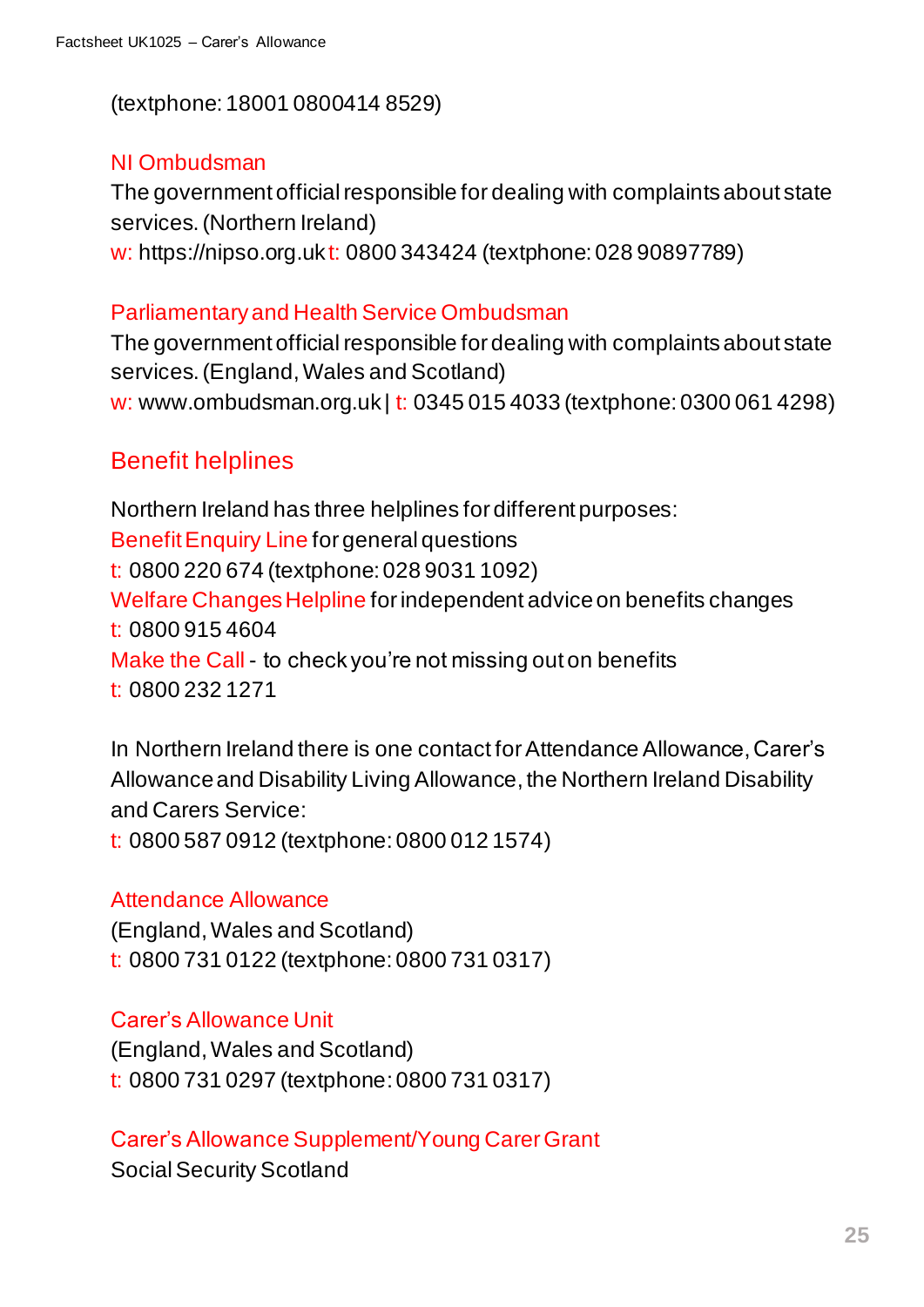(Scotland) t: 0800 182 2222 (textphone: 0800 731 0317)

#### Disability Living Allowance

(England, Wales and Scotland) - If you were born on or before 8 April 1948: t: 0800 731 0122 (textphone: 0800 731 0317) - If you were born after 8 April 1948: t: 0800 121 4600 (textphone: 0800 121 4523)

For Jobseeker's Allowance, Income Support and Employment and Support Allowance:

#### Jobcentre Plus

(England, Wales and Scotland) New claims t: 0800 055 6688 (textphone: 0800 023 4888) Existing claims t: 0800 169 0310 (textphone: 0800 169 0314)

#### Social Security or Jobs & Benefits Office (Northern Ireland)

Details of local offices: w[: www.nidirect.gov.uk/contacts/jobs-benefits](http://www.nidirect.gov.uk/contacts/jobs-benefits-offices)[offices](http://www.nidirect.gov.uk/contacts/jobs-benefits-offices) New ESA claims t: 0800 085 6318 (textphone: 0800 328 3419) Existing claims t: 0800 587 1377 (textphone: 0800 328 3419)

#### Pension Credit and Pension Service

(England, Wales and Scotland) Pension Credit claim line: t: 0800 99 1234 (textphone: 0800 169 0133) State Pension claim line: t: 0800 731 7898 (textphone: 0800 731 7339) (Northern Ireland) Pension Credit: t: 0808 100 6165 (textphone 0808 100 2198) State Pension claim line: t: 0808 100 2658 (textphone: 0800 100 2198)

#### Personal Independence Payment

(England,Wales and Scotland) New claims t: 0800 917 2222 (textphone: 0800 917 7777) Enquiry line t: 0800 121 4433 (textphone: 0800 121 4493) (Northern Ireland)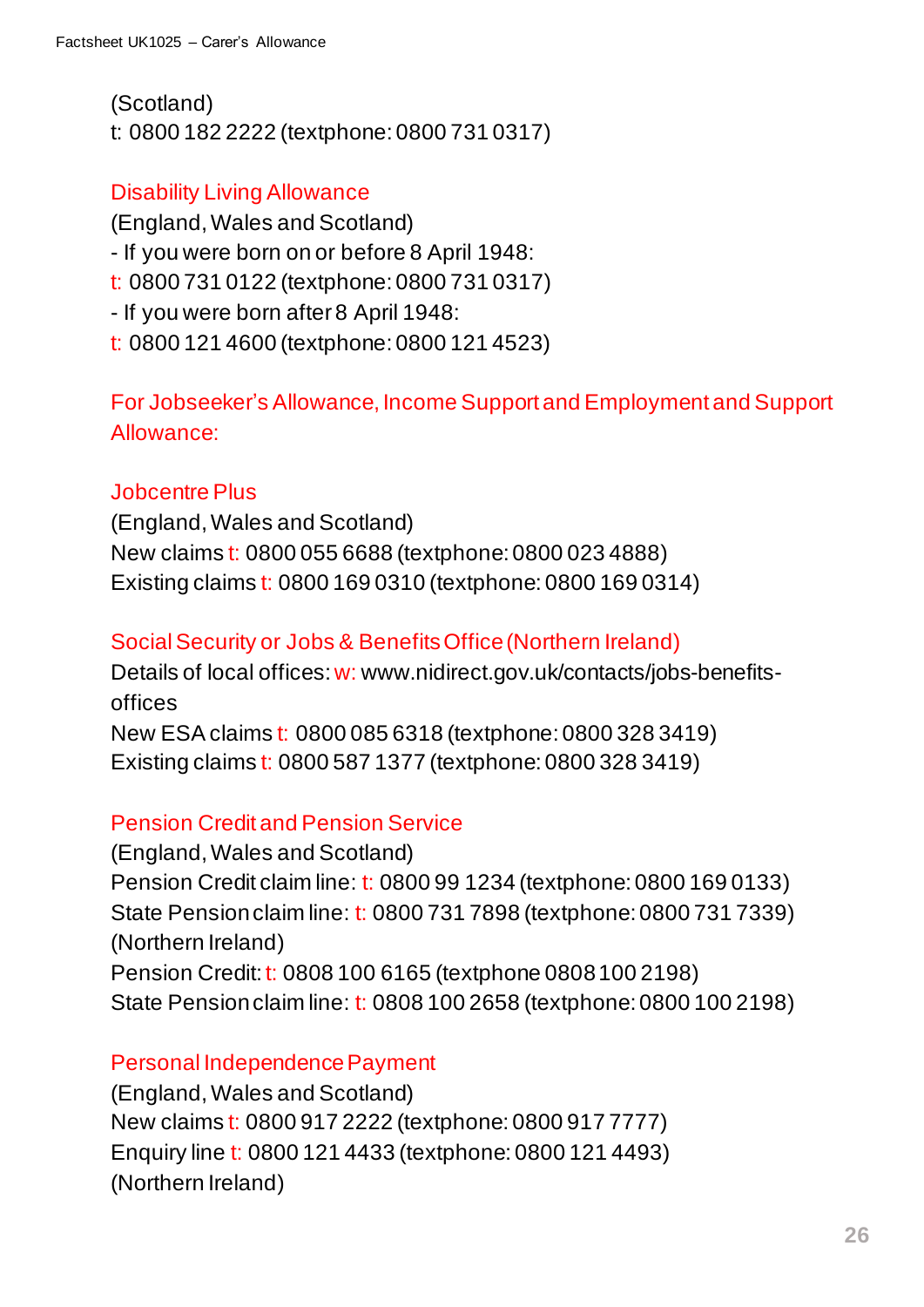New claims t: 0800 012 1573 (textphone: 0800 587 0937) Enquiry line t: 0800 587 0932 (textphone: 0800 587 0937)

#### Tax Credits

(England, Wales, Scotland and Northern Ireland) t: 0345 300 3900 (textphone: 180010345 300 3909)

#### Universal Credit Helpline

(England, Wales and Scotland) t: 0800 328 9344 (textphone: 0800 328 1344) (Northern Ireland) t: 0800 012 1331 (textphone: 0800 012 1441)